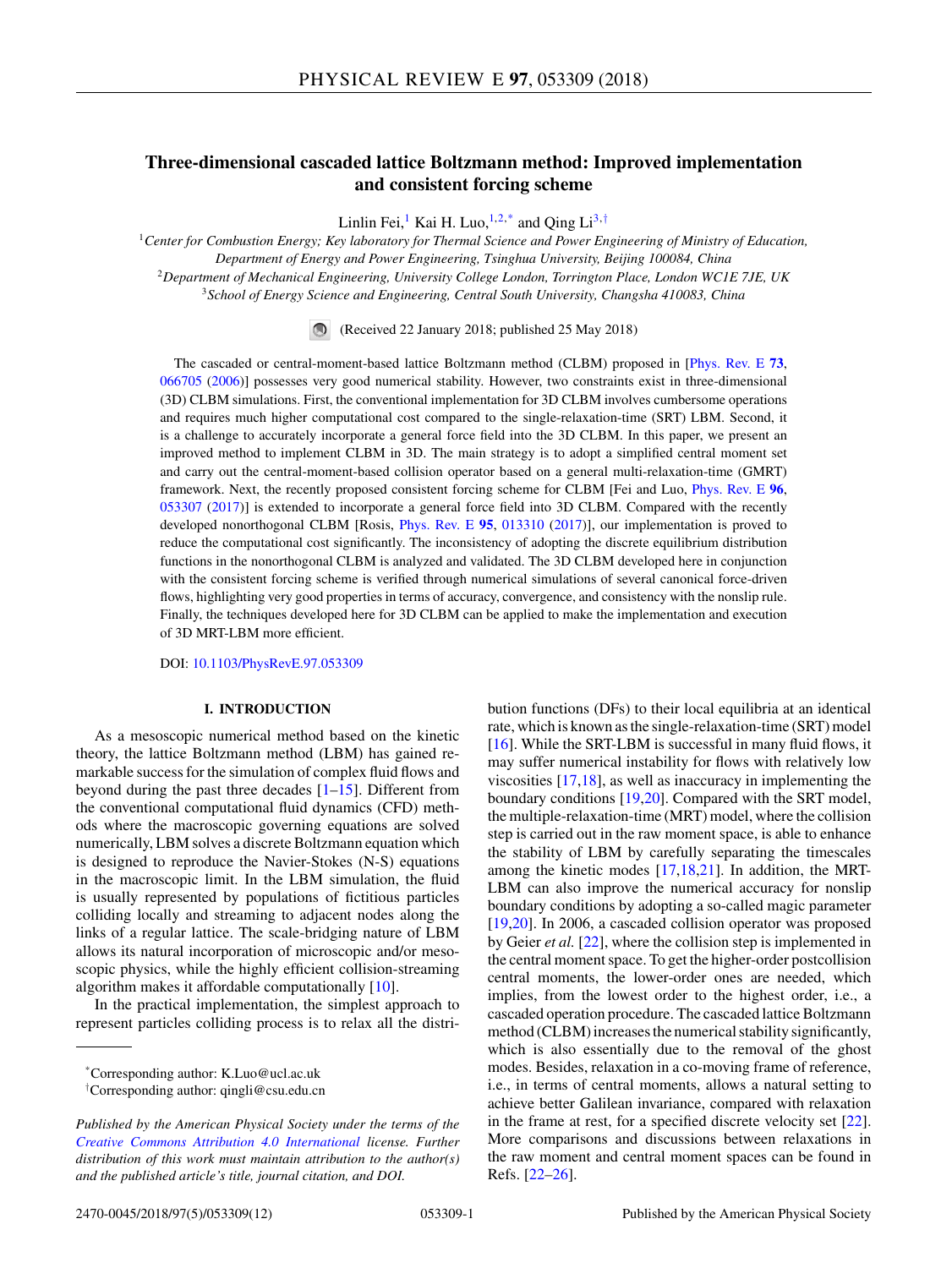<span id="page-1-0"></span>More recently, many studies have been carried out to improve the cascaded collision model and apply the CLBM to practical applications. In Ref. [\[27\]](#page-11-0), Asinari argued that CLBM essentially consists in using a generalized local equilibrium in the frame at rest. In addition, a multiphase CLBM has been developed to simulate multiphase flows by Lycett-Brown and Luo [\[28,29\]](#page-11-0). They further extended the model with an improved forcing scheme for large density ratio multiphase flows at high Reynolds and Weber numbers [\[30\]](#page-11-0). Moreover, a thermal cascaded LBM (TCLBM) has been proposed by the present authors to simulate low-Mach compressible thermal flows [\[31\]](#page-11-0), and several different CLBMs have been developed later for incompressible thermal flows [\[32–36\]](#page-11-0). Finally, CLBM has also been extended to simulate shallow water equations [\[37\]](#page-11-0), moving boundary problems [\[38\]](#page-11-0), as well as stationary flows with a preconditioning method [\[39\]](#page-11-0).

Although the CLBM possesses very good numerical stability and has achieved success for a series of complex flows, two critical problems still exist in the three-dimensional (3D) simulations. First, the practical implementation for 3D CLBM in the original work  $[22]$  involves a lot of cumbersome notations and the computational cost is much higher than the SRT-LBM. Even if some efforts have been made [\[24,29,40\]](#page-11-0), it is still quite difficult to handle the expressions compared with the SRT-LBM. For example, a naive implementation of the most recent nonorthogonal CLBM [\[40\]](#page-11-0) needs a CPU time that is much larger than that by the SRT-LBM. Second, an accurate and easy-to-implement forcing scheme is needed to incorporate an external or internal force field into the 3D CLBM. In 2009, Premnath *et al.* proposed a forcing scheme for CLBM by method of central moments [\[23\]](#page-11-0), which was then extended to 3D model in Ref. [\[24\]](#page-11-0). In Refs. [\[28–30\]](#page-11-0), the SRT-style forcing scheme was used in the CLBM. Besides, an alternative forcing scheme based on a discrete equilibrium has been developed by De Rosis [\[41\]](#page-11-0). Recently, we proposed an alternative derivation for the CLBM by introducing a shift matrix, where the shift matrix is used to shift raw moments to be central moments [\[42\]](#page-11-0). This approach puts the MRT-LBM and CLBM into a general multi-relaxation-time (GMRT) framework and clarifies the relationship between them. Based on this GMRT framework, we proposed a consistent forcing scheme to incorporate a general time and space-varying force field into CLBM, where "consistent" means that the forcing scheme can degrade into the widely used forcing scheme in MRT-LBM [\[43\]](#page-11-0) and SRT-LBM [\[44\]](#page-11-0) under the corresponding conditions when CLBM degrades into MRT-LBM and SRT-LBM, respectively. Compared with the forcing schemes in Refs. [\[23,28,41\]](#page-11-0), the consistent forcing scheme has better numerical performances in terms of accuracy, isotropy, and faithful implementation of the nonslip boundary condition. Therefore, the present paper aims to simplify the implementation and reduce the computational cost for 3D CLBM. In the meantime, the consistent forcing scheme is extended to incorporate a general force field for 3D flows.

The rest of this paper is organized as follows. Section II presents the improved implementation and the consistent forcing scheme for 3D CLBM. Numerical verifications are carried out in Sec. [III.](#page-4-0) Finally, concluding remarks are given in Sec. [IV.](#page-8-0)

# **II. IMPROVED 3D CLBM WITH CONSISTENT FORCING SCHEME**

The improved implementation is based on the GMRT framework and adopts a new central moment set. First, the GMRT framework with the consistent forcing scheme is introduced briefly. Then, the choices of the central moment set, central moment equilibria, and forcing terms in the central moment space are given in detail.

# **A. GMRT framework**

In the present work, we focus on the standard D3Q27 discrete velocity model (DVM). However, it should be noted that the procedures shown in this work are not limited to the specified DVM and can be extended to other DVMs readily. For example, a D3Q19 CLBM can be directly extracted from the D3Q27 CLBM (see in the Appendix [A\)](#page-8-0). The lattice speed  $c = \Delta x / \Delta t = 1$  and the lattice sound speed  $c_s = 1/\sqrt{3}$  are adopted, in which  $\Delta x$  and  $\Delta t$  are the lattice spacing and time step. The discrete velocities  $\mathbf{e}_i = [e_{ix}\rangle, e_{iy}\rangle, e_{iz}\rangle$  are defined as

$$
|e_{ix}\rangle = [0,1,-1,0,0,0,0,1,-1,1,-1,1,-1,1,-1,1,-1,0,0,0,0,1,-1,1,-1,1,-1,1,-1,1]^\top,|e_{iy}\rangle = [0,0,0,1,-1,0,0,1,1,-1,-1,0,0,0,0,1,-1,1,-1,1,1,-1,-1,1,1,-1,-1,1]^\top,|e_{iz}\rangle = [0,0,0,0,0,1,-1,0,0,0,0,1,1,-1,-1,1,1,-1,-1,1,1,1,1,-1,-1,-1,-1,1]^\top, (1)
$$

where  $i = 0, 1, \ldots, 26, |\cdot\rangle$  denotes a 27-dimensional column vector, and the superscript  $\top$  denotes the transposition.

We first define the raw and central moments of the discrete distribution functions (DFs) *fi*,

$$
k_{mnp} = \langle f_i | e_{ix}^m e_{iy}^n e_{iz}^p \rangle,
$$
  
\n
$$
\tilde{k}_{mnp} = \langle f_i | (e_{ix} - u_x)^m (e_{iy} - u_y)^n (e_{iy} - u_z)^p \rangle,
$$
 (2)

where *m*, *n*, and *p* are integers and  $u_x$ ,  $u_y$ , and  $u_z$  are velocity components in the *x*, *y*, and *z* directions, respectively. The equilibrium values  $k_{mnp}^{eq}$  and  $\tilde{k}_{mnp}^{eq}$  are defined analogously by replacing *fi* with the discrete equilibrium distribution functions (EDFs)  $f_i^{eq}$ . To construct the central-moment-based collision operator, a raw moment set  $|T_i\rangle$  and the corresponding central moment set  $|\tilde{T}_i\rangle$  are needed,

$$
|T_i\rangle = [T_0, T_1, \dots, T_{26}]^\top, \quad |\tilde{T}_i\rangle = [\tilde{T}_0, \tilde{T}_1, \dots, \tilde{T}_{26}]^\top, \quad (3)
$$

where the elements in  $|T_i\rangle$  and  $|\tilde{T}_i\rangle$  are combinations of  $k_{mnp}$ and  $\tilde{k}_{mnp}$  in the ascending order of  $(m + n + p)$ , respectively. According to Eq. (2), the transformation from the discrete DFs to their raw moments can be performed through a transformation matrix **M**, and the shift from the raw moments to central moments can be performed through a shift matrix **N**,

$$
|\tilde{T}_i\rangle = \mathbf{N}|T_i\rangle = \mathbf{N}\mathbf{M}|f_i\rangle.
$$
 (4)

The explicit expressions for **M** and **N** depend on the raw moment set and the corresponding central moment set, which will be discussed in the next subsection.

In the implementation of CLBM, the collision step is firstly executed in the central moment space. To be consistent with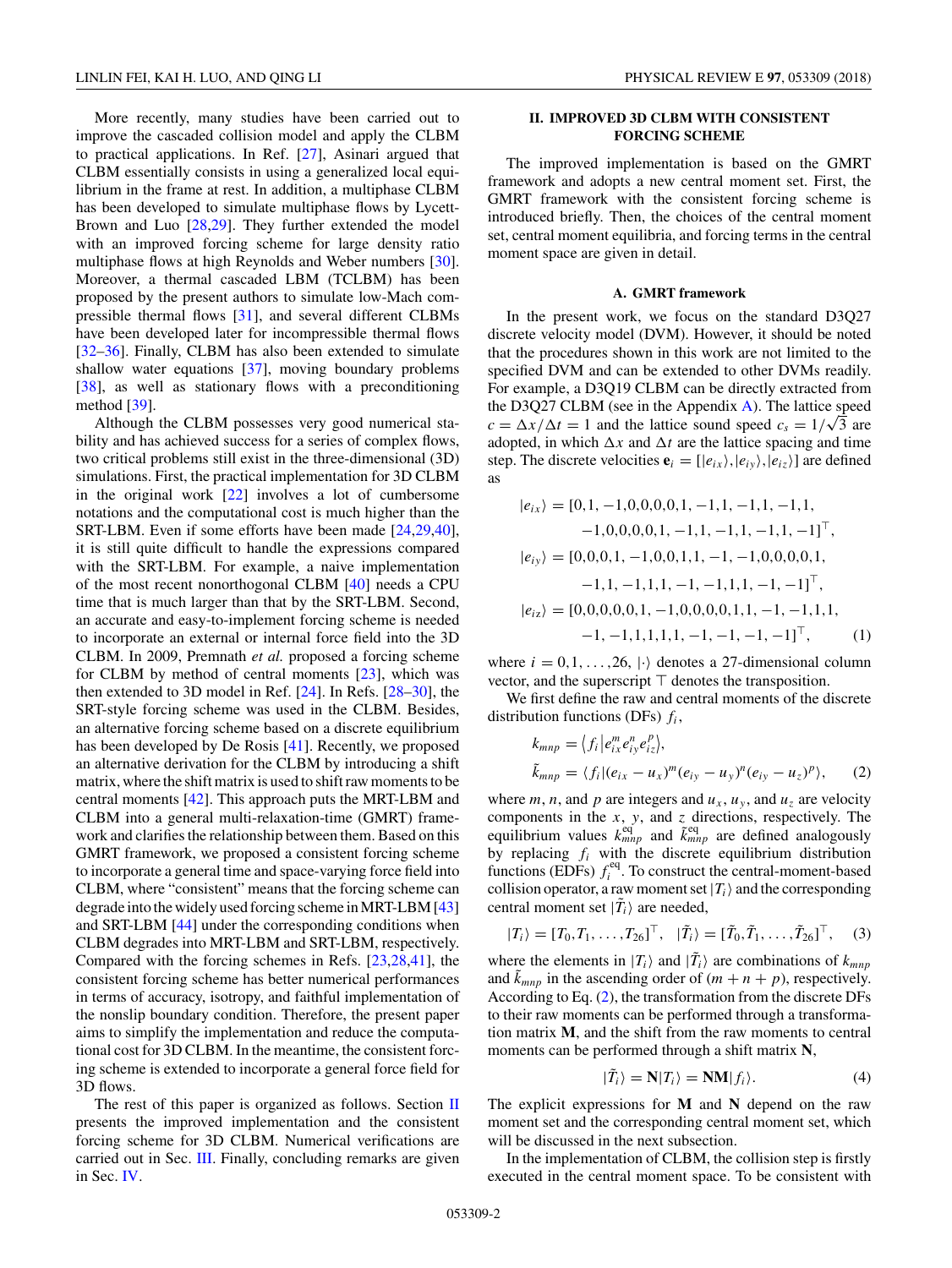<span id="page-2-0"></span>the central-moment-based collision operator, an external or internal force field  $\mathbf{F} = [F_x, F_y, F_z]$  should be added by means of central moments  $[23]$ . By using a transformation method to incorporate forcing terms with a second-order trapezoidal scheme, the explicit form of collision step finally reads as follows [\[42\]](#page-11-0):

$$
\begin{aligned} |\tilde{T}_i^* \rangle &= (\mathbf{I} - \mathbf{S}) |\tilde{T}_i \rangle + \mathbf{S} |\tilde{T}_i^{\text{eq}} \rangle + (\mathbf{I} - \mathbf{S}/2) |C_i \rangle \\ &= (\mathbf{I} - \mathbf{S}) \mathbf{N} \mathbf{M} |f_i \rangle + \mathbf{S} \mathbf{N} \mathbf{M} |f_i^{\text{eq}} \rangle + (\mathbf{I} - \mathbf{S}/2) \mathbf{N} \mathbf{M} |R_i \rangle, \end{aligned} \tag{5}
$$

where **I** is a unit matrix, **S** is the relaxation matrix, and  $C_i$ and *Ri* are forcing terms in central moment space and discrete velocity space, respectively. Due to the definitions of the transformation and shift matrices, both of them are invertible (explicit expressions for **M**−<sup>1</sup> and **N**−<sup>1</sup> can be easily obtained by software like MATLAB). The postcollision discrete DFs can be reconstructed by

$$
|f_i^*\rangle = \mathbf{M}^{-1}|T_i^*\rangle, \quad |T_i^*\rangle = \mathbf{N}^{-1}|\tilde{T}_i^*\rangle. \tag{6}
$$

In the streaming step, the postcollision discrete DFs in space **x** stream to their neighbors  $(\mathbf{x} + \mathbf{e}_i \Delta t)$  along the characteristic lines as usual  $[10,42]$ ,

$$
f_i(\mathbf{x} + \mathbf{e}_i \Delta t, t + \Delta t) = f_i^*(\mathbf{x}, t). \tag{7}
$$

Then the fluid density  $\rho$  and velocity  $\mathbf{u} = [u_x, u_y, u_z]$  are updated by

$$
\rho = \sum_{i} f_i, \quad \rho \mathbf{u} = \sum_{i} f_i \mathbf{e}_i + \Delta t \mathbf{F} / 2. \tag{8}
$$

From the above, it can be shown that when the shift matrix **N** is a unit matrix the CLBM degrades into an MRT-LBM on the specified raw moment set  $|T_i\rangle$ , and when all the relaxation parameters in the matrix **S** are equal to one another the CLBM degrades into an SRT-LBM. Thus we proclaim the above framework as a GMRT framework [\[42\]](#page-11-0). It can be also shown that the corresponding forcing scheme (given in the next subsection) can degrade into the MRT version and SRT version of the widely used forcing scheme by Guo *et al.* [\[44\]](#page-11-0) under the corresponding conditions. Thus it is named as a consistent scheme [\[42\]](#page-11-0).

#### **B. Central moment set, equilibria, and forcing terms**

In this subsection, we first discuss the central moment set, which is an important step to construct the CLBM. As discussed in Refs. [\[24,29\]](#page-11-0), the conserved moments ( $\tilde{k}_{000}$ ,  $\tilde{k}_{100}$ ,  $(\tilde{k}_{010}, \tilde{k}_{001})$  should be considered to represent the mass and momentum conservations, the second-order moments are chosen such that it allows correct representation of the momentum flux in the hydrodynamic equations, while the rest moments can be chosen order by order under a moments-independence constraint for a specified DVM. Premnath *et al.* adopted an orthogonal central moment set [\[24\]](#page-11-0),

$$
|\tilde{T}_i\rangle = [\tilde{k}_{000}, \tilde{k}_{100}, \tilde{k}_{010}, \tilde{k}_{001}, \tilde{k}_{101}, \tilde{k}_{011}, \tilde{k}_{200} - \tilde{k}_{020},
$$
  
\n
$$
(\tilde{k}_{200} + \tilde{k}_{020} + \tilde{k}_{002}) - 3\tilde{k}_{002}, (\tilde{k}_{200} + \tilde{k}_{020} + \tilde{k}_{002})
$$
  
\n
$$
- 2\tilde{k}_{000}, 3(\tilde{k}_{120} + \tilde{k}_{102}) - 4\tilde{k}_{100}, 3(\tilde{k}_{210} + \tilde{k}_{012})
$$
  
\n
$$
- 4\tilde{k}_{010}, 3(\tilde{k}_{201} + \tilde{k}_{021}) - 4\tilde{k}_{001}, \tilde{k}_{120} - \tilde{k}_{102}, \tilde{k}_{210}
$$
  
\n
$$
- \tilde{k}_{012}, \tilde{k}_{201} - \tilde{k}_{021}, \tilde{k}_{111}, 3(\tilde{k}_{220} + \tilde{k}_{202} + \tilde{k}_{022})
$$

$$
-4(\tilde{k}_{200} + \tilde{k}_{020} + \tilde{k}_{002}) + 4\tilde{k}_{000}, 3(\tilde{k}_{220} + \tilde{k}_{202} - 2\tilde{k}_{022})
$$
  
\n
$$
-2(2\tilde{k}_{200} - \tilde{k}_{020} - \tilde{k}_{002}), 3(\tilde{k}_{220} - \tilde{k}_{202}) - 2(\tilde{k}_{020} - \tilde{k}_{002}), 3\tilde{k}_{211} - 2\tilde{k}_{011}, 3\tilde{k}_{121} - 2\tilde{k}_{101}, 3\tilde{k}_{112}
$$
  
\n
$$
-2\tilde{k}_{110}, 9\tilde{k}_{122} - 6(\tilde{k}_{120} + \tilde{k}_{102})
$$
  
\n
$$
+4\tilde{k}_{100}, 9\tilde{k}_{212} - 6(\tilde{k}_{210} + \tilde{k}_{012}) + 4\tilde{k}_{010}, 9\tilde{k}_{221} - 6(\tilde{k}_{201} + \tilde{k}_{021}) + 4\tilde{k}_{001}, 27\tilde{k}_{222} - 18(\tilde{k}_{220} + \tilde{k}_{202} + \tilde{k}_{022})
$$
  
\n
$$
+12(\tilde{k}_{200} + \tilde{k}_{020} + \tilde{k}_{002}) - 8\tilde{k}_{000}]^{\top}.
$$
  
\n(9)

According to the binomial theorem, a central moment can be expressed by raw moments from the lowest order to the same order [\[23,28\]](#page-11-0), and thus the shift matrix **N** is a lower triangular matrix. As seen in Eq. (9), many combined terms are included in the orthogonal central moment set, which results in very tedious expressions in **N**. In contrast, a nonorthogonal central moment set has been obtained in Ref. [\[40\]](#page-11-0),

$$
|\tilde{T}_i\rangle = [\tilde{k}_{000}, \tilde{k}_{100}, \tilde{k}_{001}, \tilde{k}_{101}, \tilde{k}_{101}, \tilde{k}_{011}, \tilde{k}_{200} \n- \tilde{k}_{020}, \tilde{k}_{200} - \tilde{k}_{002}, \tilde{k}_{200} + \tilde{k}_{020} + \tilde{k}_{002}, \tilde{k}_{120} \n+ \tilde{k}_{102}, \tilde{k}_{210} + \tilde{k}_{012}, \tilde{k}_{201} + \tilde{k}_{021}, \tilde{k}_{120} - \tilde{k}_{102}, \tilde{k}_{210} \n- \tilde{k}_{012}, \tilde{k}_{201} - \tilde{k}_{021}, \tilde{k}_{111}, \tilde{k}_{220} + \tilde{k}_{202} + \tilde{k}_{022}, \n\tilde{k}_{220} + \tilde{k}_{202} - \tilde{k}_{022}, \tilde{k}_{220} - \tilde{k}_{202}, \tilde{k}_{211}, \tilde{k}_{121}, \n\tilde{k}_{112}, \tilde{k}_{122}, \tilde{k}_{212}, \tilde{k}_{221}, \tilde{k}_{222}]^\top.
$$
\n(10)

Compared with Eq.  $(9)$ , the expressions in Eq.  $(10)$  is simplified to some extent, but some combined terms still exist and the corresponding **N** is still tedious. In the present paper, we adopt the following central moment set,

$$
|\tilde{T}_i\rangle = [\tilde{k}_{000}, \tilde{k}_{100}, \tilde{k}_{010}, \tilde{k}_{001}, \tilde{k}_{110}, \tilde{k}_{101}, \tilde{k}_{200}, \n\tilde{k}_{020}, \tilde{k}_{002}, \tilde{k}_{120}, \tilde{k}_{102}, \tilde{k}_{210}, \tilde{k}_{011}, \tilde{k}_{012}, \tilde{k}_{021}, \tilde{k}_{111}, \tilde{k}_{220}, \tilde{k}_{202}, \n\tilde{k}_{022}, \tilde{k}_{211}, \tilde{k}_{121}, \tilde{k}_{112}, \tilde{k}_{122}, \tilde{k}_{212}, \tilde{k}_{221}, \tilde{k}_{222}]^\top, \tag{11}
$$

where the combined terms are completely eliminated. Correspondingly, the raw moment set is

 $|T_i\rangle = [k_{000}, k_{100}, k_{010}, k_{001}, k_{110}, k_{101}, k_{011}, k_{200}, k_{020}, k_{002}, k_{120},$ *k*102*,k*210*,k*201*,k*012*,k*021*,k*111*,k*220*,k*202*,k*022*,k*211*,k*121*, k*112*,k*122*,k*212*,k*221*,k*222]*.* (12)

As a result, the corresponding **N** is much simplified (see Appendix  $\bf{B}$ ). However, it should be noted that the normal stress differences ( $k_{200} - k_{020}$  and  $k_{200} - k_{002}$ ) and the trace of the pressure tensor  $k_{200} + k_{020} + k_{002}$  should be considered separately in CLBM [\[29\]](#page-11-0), as do the corresponding central moments  $\tilde{k}_{200} - \tilde{k}_{020}$ ,  $\tilde{k}_{200} - \tilde{k}_{002}$ , and  $\tilde{k}_{200} + \tilde{k}_{020} + \tilde{k}_{002}$ . To handle this problem, the widely used diagonal relaxation matrix can be modified slightly to be a block-diagonal matrix (similar method has been previously used for 2D CLBM [\[27,32,33\]](#page-11-0)),

$$
\mathbf{S} = \text{diag}\left\{s_0, s_1, s_1, s_1, s_\nu, s_\nu, s_\nu, \begin{bmatrix} s_+, s_-, s_- \\ s_-, s_+, s_- \\ s_-, s_-, s_+ \end{bmatrix}, s_3, s_3, s_3, s_3, s_4, s_4, s_4, s_4, s_4, s_5, s_5, s_5, s_5, s_6 \right\},\tag{13}
$$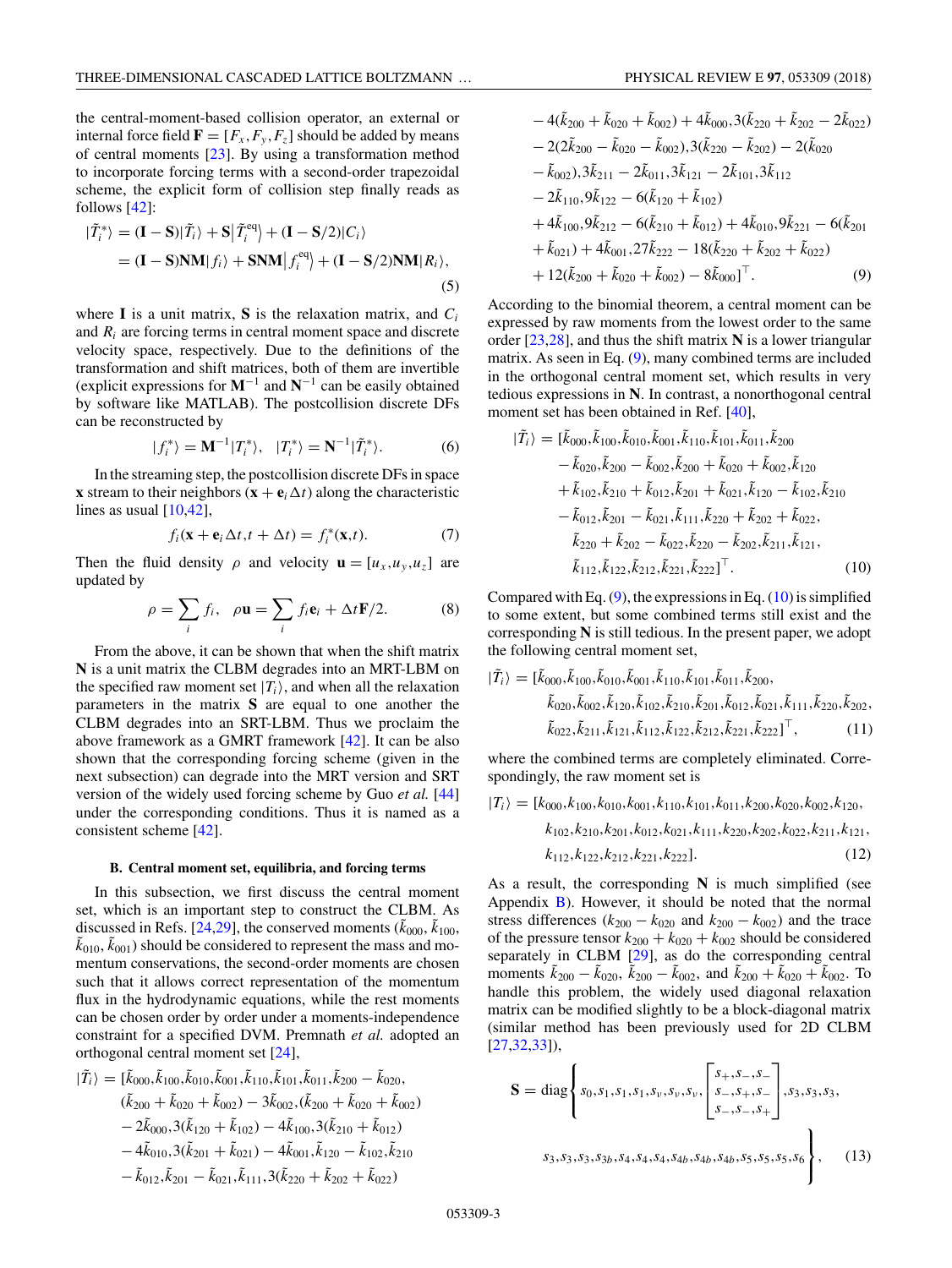<span id="page-3-0"></span>with  $s_+ = (s_{2b} + 2s_2)/3$  and  $s_- = (s_{2b} - s_2)/3$ . The kinematic and bulk viscosities are related to the relaxation parameters by  $v = (1/s_2 - 0.5)c_s^2 \Delta t$  and  $\xi = 2/3(1/s_{2b} - 0.5)c_s^2 \Delta t$ , respectively. Thus the transformation matrix **M** can be written explicitly according to Eqs. [\(4\)](#page-1-0) and [\(12\)](#page-2-0),

| 1<br>F1 1<br>$1\;1$<br>$1 \; 1$<br>-1<br>-1<br>$1 \; 1$<br>1<br>$\overline{1}$<br>-1<br>1<br>-1<br>-1<br>$-1\,0$<br>0 <sub>0</sub><br>$1 - 10$<br>$\mathbf{0}$<br>$\boldsymbol{0}$<br>0 <sub>1</sub><br>0 <sub>1</sub><br>0 <sub>1</sub><br>$1 -1$<br>$-1$<br>$1 - 1 1 - 1$<br>$-1$<br>$\mathbf{1}$<br>$-1$<br>1<br>$-1$<br>0 <sub>0</sub><br>0 <sub>1</sub><br>$-1\,0$<br>$\overline{0}$<br>$\overline{0}$<br>0 <sub>1</sub><br>0 <sub>1</sub><br>$-1\,0$<br>$-1$<br>-1<br>$-1$<br>$-1$<br>$-1$ 1<br>$-1$ $-1$<br>$-1$<br>0 <sub>0</sub><br>0 <sub>0</sub><br>0 <sub>1</sub><br>$\Omega$<br>$-1\,0$<br>$\theta$<br>$\theta$<br>-1<br>1<br>$-1$<br>$-11$<br>$-1$<br>$-1$ 1<br>1<br>1<br>$-1$ $-1$<br>$-1$<br>$-1$<br>Т.<br>$\overline{0}$<br>0 <sub>0</sub><br>0 <sub>0</sub><br>0 <sub>0</sub><br>0 <sub>1</sub><br>1 0<br>$\overline{0}$<br>0 <sub>0</sub><br>$\overline{0}$<br>0 <sub>1</sub><br>$-1$<br>$\overline{0}$<br>$-1$ $-1$<br>$-1$<br>$-1$<br>-1<br>$-1$<br>$\mathbf{1}$<br>0 <sub>0</sub><br>0 <sub>0</sub><br>$\Omega$<br>$\overline{0}$<br>1 0<br>$\theta$<br>0 <sub>0</sub><br>0 <sub>0</sub><br>0 <sub>1</sub><br>$\theta$<br>1<br>0 <sub>1</sub><br>$-1$<br>$-1$<br>$-1$<br>$-1$<br>0 <sub>0</sub><br>$\mathbf{0}$<br>0 <sub>0</sub><br>0 <sub>0</sub><br>0 <sub>0</sub><br>$\theta$<br>$\overline{0}$<br>0 <sub>0</sub><br>0<br>0 <sub>1</sub><br>1<br>1<br>$-1$<br>$1-1$<br>$-1$<br>$-1$<br>0 <sub>1</sub><br>1 0<br>0 <sub>0</sub><br>0 <sub>1</sub><br>0<br>1<br>1<br>1<br>10<br>$\theta$<br>1<br>1<br>1<br>0 <sub>1</sub><br>11<br>0 <sub>0</sub><br>0 <sub>1</sub><br>1 0<br>0 <sub>1</sub><br>0<br>1<br>10<br>$\theta$<br>0 <sub>1</sub><br>1<br>1<br>1<br>1<br>0 <sub>0</sub><br>$1\,0$<br>0 <sub>0</sub><br>0 <sub>1</sub><br>$\theta$<br>$\overline{0}$<br>0 <sub>1</sub><br>1<br>1<br>1<br>1<br>1<br>$1\quad1$<br>1<br>0 <sub>0</sub><br>0 <sub>0</sub><br>0 <sub>0</sub><br>0 <sub>0</sub><br>0 <sub>1</sub><br>$-1\,0$<br>$\theta$<br>$\overline{0}$<br>$\overline{0}$<br>$\overline{0}$<br>$-1$<br>0 <sub>1</sub><br>$-1$<br>$\mathbf{1}$<br>$-1$<br>$-1$<br>$1 -1$<br>1<br>0 <sub>0</sub><br>0 <sub>0</sub><br>0 <sub>0</sub><br>0 <sub>0</sub><br>$\Omega$<br>$\theta$<br>$\Omega$<br>$1 - 10$<br>$\theta$<br>$\theta$<br>0 <sub>1</sub><br>1<br>$-1$<br>$-1$<br>$\mathbf{1}$<br>$1 -1$<br>$1 -1$<br>$-1$<br>0 <sub>0</sub><br>0 <sub>0</sub><br>0 <sub>0</sub><br>0 <sub>0</sub><br>0 <sub>1</sub><br>$-1\,0$<br>$\overline{0}$<br>$\theta$<br>$\overline{0}$<br>0 <sub>1</sub><br>1<br>$-1$<br>$\overline{0}$<br>$-1$ $-1$<br>-1<br>1<br>$-1$ $-1$<br>T<br>$M =$<br>0 <sub>0</sub><br>0 <sub>0</sub><br>0 <sub>0</sub><br>$\overline{0}$<br>$-1\,0$<br>0 <sub>0</sub><br>$\theta$<br>0 <sub>1</sub><br>$\overline{0}$<br>1.<br>$\theta$<br>$\theta$<br>$-1$ $-1$<br>-1<br>$-1$ $-1$<br>0 <sub>0</sub><br>0 <sub>0</sub><br>0 <sub>0</sub><br>0 <sub>0</sub><br>$\theta$<br>$\overline{0}$<br>0 <sub>0</sub><br>$\overline{0}$<br>$\theta$<br>0 <sub>1</sub><br>$-1$<br>$-11$<br>$1 -1$<br>-1<br>$-1$ $-1$<br>$-1$<br>0 <sub>0</sub><br>0 <sub>0</sub><br>0 <sub>0</sub><br>0 <sub>0</sub><br>$\Omega$<br>$\theta$<br>0 <sub>0</sub><br>$\theta$<br>$\theta$<br>0 <sub>1</sub><br>$-1$ 1<br>1<br>$-1$ $-1$<br>$-1$<br>1<br>$-1$ $-1$<br>0 <sub>0</sub><br>0 <sub>0</sub><br>0 <sub>0</sub><br>0 <sub>0</sub><br>0 <sub>0</sub><br>0 <sub>0</sub><br>$\theta$<br>$\overline{0}$<br>$\overline{0}$<br>$\overline{0}$<br>$\overline{0}$<br>$\overline{0}$<br>0 <sub>1</sub><br>$-1$<br>$\mathbf{1}$<br>-1<br>$-1$<br>$-1$<br>$-1$<br>0 <sub>0</sub><br>0 <sub>0</sub><br>0 <sub>0</sub><br>0 <sub>1</sub><br>$1\,0$<br>0 <sub>0</sub><br>1<br>$\theta$<br>$\theta$<br>$\theta$<br>$\overline{0}$<br>1<br>-1<br>1<br>$\Omega$<br>0 <sub>0</sub><br>0 <sub>0</sub><br>0 <sub>0</sub><br>0 <sub>0</sub><br>$\overline{0}$<br>$\overline{0}$<br>1 0<br>0 <sub>1</sub><br>1<br>1<br>$\overline{0}$<br>$\overline{0}$<br>0 <sub>1</sub><br>1<br>1<br>0 <sub>0</sub><br>$\overline{0}$<br>0 <sub>0</sub><br>0 <sub>0</sub><br>0 <sub>0</sub><br>$\overline{0}$<br>0 <sub>0</sub><br>$\theta$<br>$\theta$<br>0 <sub>1</sub><br>1<br>1<br>1<br>1<br>$1\quad$<br>0 <sub>0</sub><br>0 <sub>0</sub><br>0 <sub>0</sub><br>0 <sub>0</sub><br>0 <sub>0</sub><br>$\overline{0}$<br>$\overline{0}$<br>$\overline{0}$<br>0 <sub>0</sub><br>1<br>1<br>$\theta$<br>$\overline{0}$<br>$\overline{0}$<br>0 <sub>1</sub><br>1<br>$-1$<br>$-1$<br>$-1$<br>0 <sub>0</sub><br>0 <sub>0</sub><br>0 <sub>0</sub><br>0 <sub>0</sub><br>0 <sub>0</sub><br>0 <sub>0</sub><br>$\theta$<br>$\boldsymbol{0}$<br>$\overline{0}$<br>$\boldsymbol{0}$<br>$\theta$<br>$\overline{0}$<br>1<br>$01 -1$<br>$-1$<br>0 <sub>0</sub><br>$\mathbf{0}$<br>0 <sub>0</sub><br>0 <sub>0</sub><br>0 <sub>0</sub><br>$\theta$<br>0 <sub>0</sub><br>0 <sub>0</sub><br>$\overline{0}$<br>$\theta$<br>$\overline{0}$<br>$\overline{0}$<br>$-1$<br>$01 -1 -1$<br>1<br>$-1$<br>0 <sub>0</sub><br>0 <sub>0</sub><br>0 <sub>0</sub><br>0 <sub>0</sub><br>$\theta$<br>$\overline{0}$<br>0 <sub>0</sub><br>$\overline{0}$<br>0 <sub>0</sub><br>$\overline{0}$<br>$\theta$<br>$\theta$<br>-1<br>$-1$<br>0 <sup>1</sup><br>$-1$<br>$1 -1$<br>$-1$<br>0 <sub>0</sub><br>0 <sub>0</sub><br>0 <sub>0</sub><br>0 <sub>0</sub><br>0 <sub>0</sub><br>0 <sub>0</sub><br>$\theta$<br>$\overline{0}$<br>$\overline{0}$<br>$\boldsymbol{0}$<br>$\overline{0}$<br>$\theta$<br>0 <sup>1</sup><br>$-1$<br>-1<br>$-1$<br>$-1$<br>1<br>$-1$<br>0 <sub>0</sub><br>0 <sub>0</sub><br>0 <sub>0</sub><br>0 <sub>0</sub><br>0 <sub>0</sub><br>0 <sub>0</sub><br>$\theta$<br>$\mathbf{0}$<br>$\boldsymbol{0}$<br>$\boldsymbol{0}$<br>$\mathbf{0}$<br>$\theta$<br>0 <sub>1</sub><br>$-1$<br>$-1$ $-1$<br>LO 0<br>0 <sub>0</sub><br>0 <sub>0</sub><br>0 <sub>0</sub><br>$\overline{0}$<br>$\overline{0}$<br>0 <sub>0</sub><br>$\overline{0}$<br>0 <sub>0</sub><br>$\overline{0}$<br>$\overline{0}$<br>$\overline{0}$<br>0 <sub>1</sub><br>1<br>1<br>-1<br>-1<br>1 |  |  |  |  |  |  |      |
|---------------------------------------------------------------------------------------------------------------------------------------------------------------------------------------------------------------------------------------------------------------------------------------------------------------------------------------------------------------------------------------------------------------------------------------------------------------------------------------------------------------------------------------------------------------------------------------------------------------------------------------------------------------------------------------------------------------------------------------------------------------------------------------------------------------------------------------------------------------------------------------------------------------------------------------------------------------------------------------------------------------------------------------------------------------------------------------------------------------------------------------------------------------------------------------------------------------------------------------------------------------------------------------------------------------------------------------------------------------------------------------------------------------------------------------------------------------------------------------------------------------------------------------------------------------------------------------------------------------------------------------------------------------------------------------------------------------------------------------------------------------------------------------------------------------------------------------------------------------------------------------------------------------------------------------------------------------------------------------------------------------------------------------------------------------------------------------------------------------------------------------------------------------------------------------------------------------------------------------------------------------------------------------------------------------------------------------------------------------------------------------------------------------------------------------------------------------------------------------------------------------------------------------------------------------------------------------------------------------------------------------------------------------------------------------------------------------------------------------------------------------------------------------------------------------------------------------------------------------------------------------------------------------------------------------------------------------------------------------------------------------------------------------------------------------------------------------------------------------------------------------------------------------------------------------------------------------------------------------------------------------------------------------------------------------------------------------------------------------------------------------------------------------------------------------------------------------------------------------------------------------------------------------------------------------------------------------------------------------------------------------------------------------------------------------------------------------------------------------------------------------------------------------------------------------------------------------------------------------------------------------------------------------------------------------------------------------------------------------------------------------------------------------------------------------------------------------------------------------------------------------------------------------------------------------------------------------------------------------------------------------------------------------------------------------------------------------------------------------------------------------------------------------------------------------------------------------------------------------------------------------------------------------------------------------------------------------------------------------------------------------------------------------------------------------------------------------------------------------------------------------------------------------------------------------------------------------------------------------------------------------------------------------------------------------------------------------------------------------------------------------------------------------------------------------------------------------------------------------------------------------------------------------------------------------------------------------------------------------------------------------------------------------------------------------------------------------------------------------------------------------------------------------------------------------------------------------------------------------------------------------------------------------------------------------------------------------------------------------------------------------------------------------------------------------------------------------------------------------------------------------------------------------------------------------------------------------------------------------------------------------------------------------------------------------------------------------------------------------------------------------|--|--|--|--|--|--|------|
|                                                                                                                                                                                                                                                                                                                                                                                                                                                                                                                                                                                                                                                                                                                                                                                                                                                                                                                                                                                                                                                                                                                                                                                                                                                                                                                                                                                                                                                                                                                                                                                                                                                                                                                                                                                                                                                                                                                                                                                                                                                                                                                                                                                                                                                                                                                                                                                                                                                                                                                                                                                                                                                                                                                                                                                                                                                                                                                                                                                                                                                                                                                                                                                                                                                                                                                                                                                                                                                                                                                                                                                                                                                                                                                                                                                                                                                                                                                                                                                                                                                                                                                                                                                                                                                                                                                                                                                                                                                                                                                                                                                                                                                                                                                                                                                                                                                                                                                                                                                                                                                                                                                                                                                                                                                                                                                                                                                                                                                                                                                                                                                                                                                                                                                                                                                                                                                                                                                                                                                                               |  |  |  |  |  |  |      |
|                                                                                                                                                                                                                                                                                                                                                                                                                                                                                                                                                                                                                                                                                                                                                                                                                                                                                                                                                                                                                                                                                                                                                                                                                                                                                                                                                                                                                                                                                                                                                                                                                                                                                                                                                                                                                                                                                                                                                                                                                                                                                                                                                                                                                                                                                                                                                                                                                                                                                                                                                                                                                                                                                                                                                                                                                                                                                                                                                                                                                                                                                                                                                                                                                                                                                                                                                                                                                                                                                                                                                                                                                                                                                                                                                                                                                                                                                                                                                                                                                                                                                                                                                                                                                                                                                                                                                                                                                                                                                                                                                                                                                                                                                                                                                                                                                                                                                                                                                                                                                                                                                                                                                                                                                                                                                                                                                                                                                                                                                                                                                                                                                                                                                                                                                                                                                                                                                                                                                                                                               |  |  |  |  |  |  |      |
|                                                                                                                                                                                                                                                                                                                                                                                                                                                                                                                                                                                                                                                                                                                                                                                                                                                                                                                                                                                                                                                                                                                                                                                                                                                                                                                                                                                                                                                                                                                                                                                                                                                                                                                                                                                                                                                                                                                                                                                                                                                                                                                                                                                                                                                                                                                                                                                                                                                                                                                                                                                                                                                                                                                                                                                                                                                                                                                                                                                                                                                                                                                                                                                                                                                                                                                                                                                                                                                                                                                                                                                                                                                                                                                                                                                                                                                                                                                                                                                                                                                                                                                                                                                                                                                                                                                                                                                                                                                                                                                                                                                                                                                                                                                                                                                                                                                                                                                                                                                                                                                                                                                                                                                                                                                                                                                                                                                                                                                                                                                                                                                                                                                                                                                                                                                                                                                                                                                                                                                                               |  |  |  |  |  |  |      |
|                                                                                                                                                                                                                                                                                                                                                                                                                                                                                                                                                                                                                                                                                                                                                                                                                                                                                                                                                                                                                                                                                                                                                                                                                                                                                                                                                                                                                                                                                                                                                                                                                                                                                                                                                                                                                                                                                                                                                                                                                                                                                                                                                                                                                                                                                                                                                                                                                                                                                                                                                                                                                                                                                                                                                                                                                                                                                                                                                                                                                                                                                                                                                                                                                                                                                                                                                                                                                                                                                                                                                                                                                                                                                                                                                                                                                                                                                                                                                                                                                                                                                                                                                                                                                                                                                                                                                                                                                                                                                                                                                                                                                                                                                                                                                                                                                                                                                                                                                                                                                                                                                                                                                                                                                                                                                                                                                                                                                                                                                                                                                                                                                                                                                                                                                                                                                                                                                                                                                                                                               |  |  |  |  |  |  |      |
|                                                                                                                                                                                                                                                                                                                                                                                                                                                                                                                                                                                                                                                                                                                                                                                                                                                                                                                                                                                                                                                                                                                                                                                                                                                                                                                                                                                                                                                                                                                                                                                                                                                                                                                                                                                                                                                                                                                                                                                                                                                                                                                                                                                                                                                                                                                                                                                                                                                                                                                                                                                                                                                                                                                                                                                                                                                                                                                                                                                                                                                                                                                                                                                                                                                                                                                                                                                                                                                                                                                                                                                                                                                                                                                                                                                                                                                                                                                                                                                                                                                                                                                                                                                                                                                                                                                                                                                                                                                                                                                                                                                                                                                                                                                                                                                                                                                                                                                                                                                                                                                                                                                                                                                                                                                                                                                                                                                                                                                                                                                                                                                                                                                                                                                                                                                                                                                                                                                                                                                                               |  |  |  |  |  |  |      |
|                                                                                                                                                                                                                                                                                                                                                                                                                                                                                                                                                                                                                                                                                                                                                                                                                                                                                                                                                                                                                                                                                                                                                                                                                                                                                                                                                                                                                                                                                                                                                                                                                                                                                                                                                                                                                                                                                                                                                                                                                                                                                                                                                                                                                                                                                                                                                                                                                                                                                                                                                                                                                                                                                                                                                                                                                                                                                                                                                                                                                                                                                                                                                                                                                                                                                                                                                                                                                                                                                                                                                                                                                                                                                                                                                                                                                                                                                                                                                                                                                                                                                                                                                                                                                                                                                                                                                                                                                                                                                                                                                                                                                                                                                                                                                                                                                                                                                                                                                                                                                                                                                                                                                                                                                                                                                                                                                                                                                                                                                                                                                                                                                                                                                                                                                                                                                                                                                                                                                                                                               |  |  |  |  |  |  |      |
|                                                                                                                                                                                                                                                                                                                                                                                                                                                                                                                                                                                                                                                                                                                                                                                                                                                                                                                                                                                                                                                                                                                                                                                                                                                                                                                                                                                                                                                                                                                                                                                                                                                                                                                                                                                                                                                                                                                                                                                                                                                                                                                                                                                                                                                                                                                                                                                                                                                                                                                                                                                                                                                                                                                                                                                                                                                                                                                                                                                                                                                                                                                                                                                                                                                                                                                                                                                                                                                                                                                                                                                                                                                                                                                                                                                                                                                                                                                                                                                                                                                                                                                                                                                                                                                                                                                                                                                                                                                                                                                                                                                                                                                                                                                                                                                                                                                                                                                                                                                                                                                                                                                                                                                                                                                                                                                                                                                                                                                                                                                                                                                                                                                                                                                                                                                                                                                                                                                                                                                                               |  |  |  |  |  |  |      |
|                                                                                                                                                                                                                                                                                                                                                                                                                                                                                                                                                                                                                                                                                                                                                                                                                                                                                                                                                                                                                                                                                                                                                                                                                                                                                                                                                                                                                                                                                                                                                                                                                                                                                                                                                                                                                                                                                                                                                                                                                                                                                                                                                                                                                                                                                                                                                                                                                                                                                                                                                                                                                                                                                                                                                                                                                                                                                                                                                                                                                                                                                                                                                                                                                                                                                                                                                                                                                                                                                                                                                                                                                                                                                                                                                                                                                                                                                                                                                                                                                                                                                                                                                                                                                                                                                                                                                                                                                                                                                                                                                                                                                                                                                                                                                                                                                                                                                                                                                                                                                                                                                                                                                                                                                                                                                                                                                                                                                                                                                                                                                                                                                                                                                                                                                                                                                                                                                                                                                                                                               |  |  |  |  |  |  |      |
|                                                                                                                                                                                                                                                                                                                                                                                                                                                                                                                                                                                                                                                                                                                                                                                                                                                                                                                                                                                                                                                                                                                                                                                                                                                                                                                                                                                                                                                                                                                                                                                                                                                                                                                                                                                                                                                                                                                                                                                                                                                                                                                                                                                                                                                                                                                                                                                                                                                                                                                                                                                                                                                                                                                                                                                                                                                                                                                                                                                                                                                                                                                                                                                                                                                                                                                                                                                                                                                                                                                                                                                                                                                                                                                                                                                                                                                                                                                                                                                                                                                                                                                                                                                                                                                                                                                                                                                                                                                                                                                                                                                                                                                                                                                                                                                                                                                                                                                                                                                                                                                                                                                                                                                                                                                                                                                                                                                                                                                                                                                                                                                                                                                                                                                                                                                                                                                                                                                                                                                                               |  |  |  |  |  |  |      |
|                                                                                                                                                                                                                                                                                                                                                                                                                                                                                                                                                                                                                                                                                                                                                                                                                                                                                                                                                                                                                                                                                                                                                                                                                                                                                                                                                                                                                                                                                                                                                                                                                                                                                                                                                                                                                                                                                                                                                                                                                                                                                                                                                                                                                                                                                                                                                                                                                                                                                                                                                                                                                                                                                                                                                                                                                                                                                                                                                                                                                                                                                                                                                                                                                                                                                                                                                                                                                                                                                                                                                                                                                                                                                                                                                                                                                                                                                                                                                                                                                                                                                                                                                                                                                                                                                                                                                                                                                                                                                                                                                                                                                                                                                                                                                                                                                                                                                                                                                                                                                                                                                                                                                                                                                                                                                                                                                                                                                                                                                                                                                                                                                                                                                                                                                                                                                                                                                                                                                                                                               |  |  |  |  |  |  |      |
|                                                                                                                                                                                                                                                                                                                                                                                                                                                                                                                                                                                                                                                                                                                                                                                                                                                                                                                                                                                                                                                                                                                                                                                                                                                                                                                                                                                                                                                                                                                                                                                                                                                                                                                                                                                                                                                                                                                                                                                                                                                                                                                                                                                                                                                                                                                                                                                                                                                                                                                                                                                                                                                                                                                                                                                                                                                                                                                                                                                                                                                                                                                                                                                                                                                                                                                                                                                                                                                                                                                                                                                                                                                                                                                                                                                                                                                                                                                                                                                                                                                                                                                                                                                                                                                                                                                                                                                                                                                                                                                                                                                                                                                                                                                                                                                                                                                                                                                                                                                                                                                                                                                                                                                                                                                                                                                                                                                                                                                                                                                                                                                                                                                                                                                                                                                                                                                                                                                                                                                                               |  |  |  |  |  |  |      |
|                                                                                                                                                                                                                                                                                                                                                                                                                                                                                                                                                                                                                                                                                                                                                                                                                                                                                                                                                                                                                                                                                                                                                                                                                                                                                                                                                                                                                                                                                                                                                                                                                                                                                                                                                                                                                                                                                                                                                                                                                                                                                                                                                                                                                                                                                                                                                                                                                                                                                                                                                                                                                                                                                                                                                                                                                                                                                                                                                                                                                                                                                                                                                                                                                                                                                                                                                                                                                                                                                                                                                                                                                                                                                                                                                                                                                                                                                                                                                                                                                                                                                                                                                                                                                                                                                                                                                                                                                                                                                                                                                                                                                                                                                                                                                                                                                                                                                                                                                                                                                                                                                                                                                                                                                                                                                                                                                                                                                                                                                                                                                                                                                                                                                                                                                                                                                                                                                                                                                                                                               |  |  |  |  |  |  |      |
|                                                                                                                                                                                                                                                                                                                                                                                                                                                                                                                                                                                                                                                                                                                                                                                                                                                                                                                                                                                                                                                                                                                                                                                                                                                                                                                                                                                                                                                                                                                                                                                                                                                                                                                                                                                                                                                                                                                                                                                                                                                                                                                                                                                                                                                                                                                                                                                                                                                                                                                                                                                                                                                                                                                                                                                                                                                                                                                                                                                                                                                                                                                                                                                                                                                                                                                                                                                                                                                                                                                                                                                                                                                                                                                                                                                                                                                                                                                                                                                                                                                                                                                                                                                                                                                                                                                                                                                                                                                                                                                                                                                                                                                                                                                                                                                                                                                                                                                                                                                                                                                                                                                                                                                                                                                                                                                                                                                                                                                                                                                                                                                                                                                                                                                                                                                                                                                                                                                                                                                                               |  |  |  |  |  |  |      |
|                                                                                                                                                                                                                                                                                                                                                                                                                                                                                                                                                                                                                                                                                                                                                                                                                                                                                                                                                                                                                                                                                                                                                                                                                                                                                                                                                                                                                                                                                                                                                                                                                                                                                                                                                                                                                                                                                                                                                                                                                                                                                                                                                                                                                                                                                                                                                                                                                                                                                                                                                                                                                                                                                                                                                                                                                                                                                                                                                                                                                                                                                                                                                                                                                                                                                                                                                                                                                                                                                                                                                                                                                                                                                                                                                                                                                                                                                                                                                                                                                                                                                                                                                                                                                                                                                                                                                                                                                                                                                                                                                                                                                                                                                                                                                                                                                                                                                                                                                                                                                                                                                                                                                                                                                                                                                                                                                                                                                                                                                                                                                                                                                                                                                                                                                                                                                                                                                                                                                                                                               |  |  |  |  |  |  | (14) |
|                                                                                                                                                                                                                                                                                                                                                                                                                                                                                                                                                                                                                                                                                                                                                                                                                                                                                                                                                                                                                                                                                                                                                                                                                                                                                                                                                                                                                                                                                                                                                                                                                                                                                                                                                                                                                                                                                                                                                                                                                                                                                                                                                                                                                                                                                                                                                                                                                                                                                                                                                                                                                                                                                                                                                                                                                                                                                                                                                                                                                                                                                                                                                                                                                                                                                                                                                                                                                                                                                                                                                                                                                                                                                                                                                                                                                                                                                                                                                                                                                                                                                                                                                                                                                                                                                                                                                                                                                                                                                                                                                                                                                                                                                                                                                                                                                                                                                                                                                                                                                                                                                                                                                                                                                                                                                                                                                                                                                                                                                                                                                                                                                                                                                                                                                                                                                                                                                                                                                                                                               |  |  |  |  |  |  |      |
|                                                                                                                                                                                                                                                                                                                                                                                                                                                                                                                                                                                                                                                                                                                                                                                                                                                                                                                                                                                                                                                                                                                                                                                                                                                                                                                                                                                                                                                                                                                                                                                                                                                                                                                                                                                                                                                                                                                                                                                                                                                                                                                                                                                                                                                                                                                                                                                                                                                                                                                                                                                                                                                                                                                                                                                                                                                                                                                                                                                                                                                                                                                                                                                                                                                                                                                                                                                                                                                                                                                                                                                                                                                                                                                                                                                                                                                                                                                                                                                                                                                                                                                                                                                                                                                                                                                                                                                                                                                                                                                                                                                                                                                                                                                                                                                                                                                                                                                                                                                                                                                                                                                                                                                                                                                                                                                                                                                                                                                                                                                                                                                                                                                                                                                                                                                                                                                                                                                                                                                                               |  |  |  |  |  |  |      |
|                                                                                                                                                                                                                                                                                                                                                                                                                                                                                                                                                                                                                                                                                                                                                                                                                                                                                                                                                                                                                                                                                                                                                                                                                                                                                                                                                                                                                                                                                                                                                                                                                                                                                                                                                                                                                                                                                                                                                                                                                                                                                                                                                                                                                                                                                                                                                                                                                                                                                                                                                                                                                                                                                                                                                                                                                                                                                                                                                                                                                                                                                                                                                                                                                                                                                                                                                                                                                                                                                                                                                                                                                                                                                                                                                                                                                                                                                                                                                                                                                                                                                                                                                                                                                                                                                                                                                                                                                                                                                                                                                                                                                                                                                                                                                                                                                                                                                                                                                                                                                                                                                                                                                                                                                                                                                                                                                                                                                                                                                                                                                                                                                                                                                                                                                                                                                                                                                                                                                                                                               |  |  |  |  |  |  |      |
|                                                                                                                                                                                                                                                                                                                                                                                                                                                                                                                                                                                                                                                                                                                                                                                                                                                                                                                                                                                                                                                                                                                                                                                                                                                                                                                                                                                                                                                                                                                                                                                                                                                                                                                                                                                                                                                                                                                                                                                                                                                                                                                                                                                                                                                                                                                                                                                                                                                                                                                                                                                                                                                                                                                                                                                                                                                                                                                                                                                                                                                                                                                                                                                                                                                                                                                                                                                                                                                                                                                                                                                                                                                                                                                                                                                                                                                                                                                                                                                                                                                                                                                                                                                                                                                                                                                                                                                                                                                                                                                                                                                                                                                                                                                                                                                                                                                                                                                                                                                                                                                                                                                                                                                                                                                                                                                                                                                                                                                                                                                                                                                                                                                                                                                                                                                                                                                                                                                                                                                                               |  |  |  |  |  |  |      |
|                                                                                                                                                                                                                                                                                                                                                                                                                                                                                                                                                                                                                                                                                                                                                                                                                                                                                                                                                                                                                                                                                                                                                                                                                                                                                                                                                                                                                                                                                                                                                                                                                                                                                                                                                                                                                                                                                                                                                                                                                                                                                                                                                                                                                                                                                                                                                                                                                                                                                                                                                                                                                                                                                                                                                                                                                                                                                                                                                                                                                                                                                                                                                                                                                                                                                                                                                                                                                                                                                                                                                                                                                                                                                                                                                                                                                                                                                                                                                                                                                                                                                                                                                                                                                                                                                                                                                                                                                                                                                                                                                                                                                                                                                                                                                                                                                                                                                                                                                                                                                                                                                                                                                                                                                                                                                                                                                                                                                                                                                                                                                                                                                                                                                                                                                                                                                                                                                                                                                                                                               |  |  |  |  |  |  |      |
|                                                                                                                                                                                                                                                                                                                                                                                                                                                                                                                                                                                                                                                                                                                                                                                                                                                                                                                                                                                                                                                                                                                                                                                                                                                                                                                                                                                                                                                                                                                                                                                                                                                                                                                                                                                                                                                                                                                                                                                                                                                                                                                                                                                                                                                                                                                                                                                                                                                                                                                                                                                                                                                                                                                                                                                                                                                                                                                                                                                                                                                                                                                                                                                                                                                                                                                                                                                                                                                                                                                                                                                                                                                                                                                                                                                                                                                                                                                                                                                                                                                                                                                                                                                                                                                                                                                                                                                                                                                                                                                                                                                                                                                                                                                                                                                                                                                                                                                                                                                                                                                                                                                                                                                                                                                                                                                                                                                                                                                                                                                                                                                                                                                                                                                                                                                                                                                                                                                                                                                                               |  |  |  |  |  |  |      |
|                                                                                                                                                                                                                                                                                                                                                                                                                                                                                                                                                                                                                                                                                                                                                                                                                                                                                                                                                                                                                                                                                                                                                                                                                                                                                                                                                                                                                                                                                                                                                                                                                                                                                                                                                                                                                                                                                                                                                                                                                                                                                                                                                                                                                                                                                                                                                                                                                                                                                                                                                                                                                                                                                                                                                                                                                                                                                                                                                                                                                                                                                                                                                                                                                                                                                                                                                                                                                                                                                                                                                                                                                                                                                                                                                                                                                                                                                                                                                                                                                                                                                                                                                                                                                                                                                                                                                                                                                                                                                                                                                                                                                                                                                                                                                                                                                                                                                                                                                                                                                                                                                                                                                                                                                                                                                                                                                                                                                                                                                                                                                                                                                                                                                                                                                                                                                                                                                                                                                                                                               |  |  |  |  |  |  |      |
|                                                                                                                                                                                                                                                                                                                                                                                                                                                                                                                                                                                                                                                                                                                                                                                                                                                                                                                                                                                                                                                                                                                                                                                                                                                                                                                                                                                                                                                                                                                                                                                                                                                                                                                                                                                                                                                                                                                                                                                                                                                                                                                                                                                                                                                                                                                                                                                                                                                                                                                                                                                                                                                                                                                                                                                                                                                                                                                                                                                                                                                                                                                                                                                                                                                                                                                                                                                                                                                                                                                                                                                                                                                                                                                                                                                                                                                                                                                                                                                                                                                                                                                                                                                                                                                                                                                                                                                                                                                                                                                                                                                                                                                                                                                                                                                                                                                                                                                                                                                                                                                                                                                                                                                                                                                                                                                                                                                                                                                                                                                                                                                                                                                                                                                                                                                                                                                                                                                                                                                                               |  |  |  |  |  |  |      |
|                                                                                                                                                                                                                                                                                                                                                                                                                                                                                                                                                                                                                                                                                                                                                                                                                                                                                                                                                                                                                                                                                                                                                                                                                                                                                                                                                                                                                                                                                                                                                                                                                                                                                                                                                                                                                                                                                                                                                                                                                                                                                                                                                                                                                                                                                                                                                                                                                                                                                                                                                                                                                                                                                                                                                                                                                                                                                                                                                                                                                                                                                                                                                                                                                                                                                                                                                                                                                                                                                                                                                                                                                                                                                                                                                                                                                                                                                                                                                                                                                                                                                                                                                                                                                                                                                                                                                                                                                                                                                                                                                                                                                                                                                                                                                                                                                                                                                                                                                                                                                                                                                                                                                                                                                                                                                                                                                                                                                                                                                                                                                                                                                                                                                                                                                                                                                                                                                                                                                                                                               |  |  |  |  |  |  |      |
|                                                                                                                                                                                                                                                                                                                                                                                                                                                                                                                                                                                                                                                                                                                                                                                                                                                                                                                                                                                                                                                                                                                                                                                                                                                                                                                                                                                                                                                                                                                                                                                                                                                                                                                                                                                                                                                                                                                                                                                                                                                                                                                                                                                                                                                                                                                                                                                                                                                                                                                                                                                                                                                                                                                                                                                                                                                                                                                                                                                                                                                                                                                                                                                                                                                                                                                                                                                                                                                                                                                                                                                                                                                                                                                                                                                                                                                                                                                                                                                                                                                                                                                                                                                                                                                                                                                                                                                                                                                                                                                                                                                                                                                                                                                                                                                                                                                                                                                                                                                                                                                                                                                                                                                                                                                                                                                                                                                                                                                                                                                                                                                                                                                                                                                                                                                                                                                                                                                                                                                                               |  |  |  |  |  |  |      |
|                                                                                                                                                                                                                                                                                                                                                                                                                                                                                                                                                                                                                                                                                                                                                                                                                                                                                                                                                                                                                                                                                                                                                                                                                                                                                                                                                                                                                                                                                                                                                                                                                                                                                                                                                                                                                                                                                                                                                                                                                                                                                                                                                                                                                                                                                                                                                                                                                                                                                                                                                                                                                                                                                                                                                                                                                                                                                                                                                                                                                                                                                                                                                                                                                                                                                                                                                                                                                                                                                                                                                                                                                                                                                                                                                                                                                                                                                                                                                                                                                                                                                                                                                                                                                                                                                                                                                                                                                                                                                                                                                                                                                                                                                                                                                                                                                                                                                                                                                                                                                                                                                                                                                                                                                                                                                                                                                                                                                                                                                                                                                                                                                                                                                                                                                                                                                                                                                                                                                                                                               |  |  |  |  |  |  |      |
|                                                                                                                                                                                                                                                                                                                                                                                                                                                                                                                                                                                                                                                                                                                                                                                                                                                                                                                                                                                                                                                                                                                                                                                                                                                                                                                                                                                                                                                                                                                                                                                                                                                                                                                                                                                                                                                                                                                                                                                                                                                                                                                                                                                                                                                                                                                                                                                                                                                                                                                                                                                                                                                                                                                                                                                                                                                                                                                                                                                                                                                                                                                                                                                                                                                                                                                                                                                                                                                                                                                                                                                                                                                                                                                                                                                                                                                                                                                                                                                                                                                                                                                                                                                                                                                                                                                                                                                                                                                                                                                                                                                                                                                                                                                                                                                                                                                                                                                                                                                                                                                                                                                                                                                                                                                                                                                                                                                                                                                                                                                                                                                                                                                                                                                                                                                                                                                                                                                                                                                                               |  |  |  |  |  |  |      |
|                                                                                                                                                                                                                                                                                                                                                                                                                                                                                                                                                                                                                                                                                                                                                                                                                                                                                                                                                                                                                                                                                                                                                                                                                                                                                                                                                                                                                                                                                                                                                                                                                                                                                                                                                                                                                                                                                                                                                                                                                                                                                                                                                                                                                                                                                                                                                                                                                                                                                                                                                                                                                                                                                                                                                                                                                                                                                                                                                                                                                                                                                                                                                                                                                                                                                                                                                                                                                                                                                                                                                                                                                                                                                                                                                                                                                                                                                                                                                                                                                                                                                                                                                                                                                                                                                                                                                                                                                                                                                                                                                                                                                                                                                                                                                                                                                                                                                                                                                                                                                                                                                                                                                                                                                                                                                                                                                                                                                                                                                                                                                                                                                                                                                                                                                                                                                                                                                                                                                                                                               |  |  |  |  |  |  |      |

The shift matrix **N** can be obtained analogously according to the definition in Eq. [\(4\)](#page-1-0). Taking the fifth row of **N**, **N**4, as an example, the central moment  $T_4$  can be expressed by raw moments from the lowest order to the same order,

$$
\tilde{T}_4 = \langle f_i | (e_{ix} - u_x)(e_{iy} - u_y) \rangle \n= u_x u_y T_0 - u_y T_1 - u_x T_2 + T_4.
$$
\n(15)

Thus  $N_4$  is written as

**N**<sup>4</sup> = [*uxuy ,* −*uy ,* −*ux ,*0*,*1*,*0*,*0*,*0*,*0*,*0*,*0*,*0*,* 0*,*0*,*0*,*0*,*0*,*0*,*0*,*0*,*0*,*0*,*0*,*0*,*0*,*0*,*0]*.* (16)

The interested readers are kindly directed to the Supplemental Material  $[45]$  for the explicit expressions of **M**, **N**, **M**<sup>-1</sup>, and **N**−1.

To implement the collision step in Eq.  $(5)$ , the equilibria and forcing terms in central moment space,  $|\tilde{T}_{i}^{eq}|$ and  $|C_i\rangle$ , should be specified. In Refs. [\[40,41\]](#page-11-0), the dis-crete EDFs [\[16\]](#page-11-0),  $f_{D,i}^{\text{eq}} = \omega_i \rho [1 + (\mathbf{e}_i \cdot \mathbf{u})/c_s^2 + (\mathbf{e}_i \cdot \mathbf{u})^2/2c_s^4 \mathbf{u}^2/2c_s^2$ ], are adopted. However, we argue three points against this choice: (1) it results in a lot of velocity terms in  $|\tilde{T}_i^{\text{eq}}\rangle$  and  $|C_i\rangle$ , which is inconsistent with the physics of central moments; (2) it destroys the Galilean invariance for the off-diagonal elements of the third-order raw moments which are preserved naturally in the original CLBM by Geier *et al.* [\[22\]](#page-11-0); and (3) it leads to more computational cost for the calculation of  $|\tilde{T}_i^{\text{eq}}\rangle$ and  $|C_i\rangle$  compared with adopting the continuous equilibrium

DF. In this work,  $|\tilde{T}_i^{\text{eq}}\rangle$  are set equal to the continuous central moments of the continuous Maxwell-Boltzmann distribution [\[22,23,27–29,42\]](#page-11-0). Specifically, each element in  $|\tilde{T}_i^{\text{eq}}\rangle$  is given as

$$
k_{mnp}^{\text{eq}} = \left\langle f_i^{\text{eq}} \right| (e_{ix} - u_x)^m (e_{iy} - u_y)^n (e_{iy} - u_z)^p \rangle
$$
  
= 
$$
\int_{-\infty}^{+\infty} \int_{-\infty}^{+\infty} \int_{-\infty}^{+\infty} f^M (\xi_x - u_x)^m (\xi_y - u_y)^n
$$
  

$$
\times (\xi_z - u_z)^p d\xi_x d\xi_y d\xi_z, \qquad (17)
$$

where  $f^M$  is the continuous Maxwell-Boltzmann distribution in the continuous velocity space  $\xi = [\xi_x, \xi_y, \xi_z]$ ,

$$
f^{M}(\rho, \mathbf{u}, \xi) = \frac{\rho}{2\pi c_{s}^{2}} \exp\left[-\frac{(\xi - \mathbf{u})^{2}}{2c_{s}^{2}}\right].
$$
 (18)

Substituting Eqs. (17) and (18) into the definition in Eq. [\(11\)](#page-2-0). We can obtain

$$
\left| \tilde{T}_i^{\text{eq}} \right| = \left[ \rho, 0, 0, 0, 0, 0, 0, \rho c_s^2, \rho c_s^2, \rho c_s^2, 0, 0, 0, 0, 0, 0, 0, \rho c_s^4, \rho c_s^4, \rho c_s^4, 0, 0, 0, 0, 0, 0, \rho c_s^6 \right]^\top. \tag{19}
$$

The corresponding discrete EDF is in fact a generalized local equilibrium  $[23,27,31]$ . In addition, when the viscosity is quite small, i.e.,  $v \sim O(10^{-7})$ , the higher-than-third-order central moment equilibria can be modified according to the factorized method [\[24,46\]](#page-11-0). Inspired by the approximation proposed by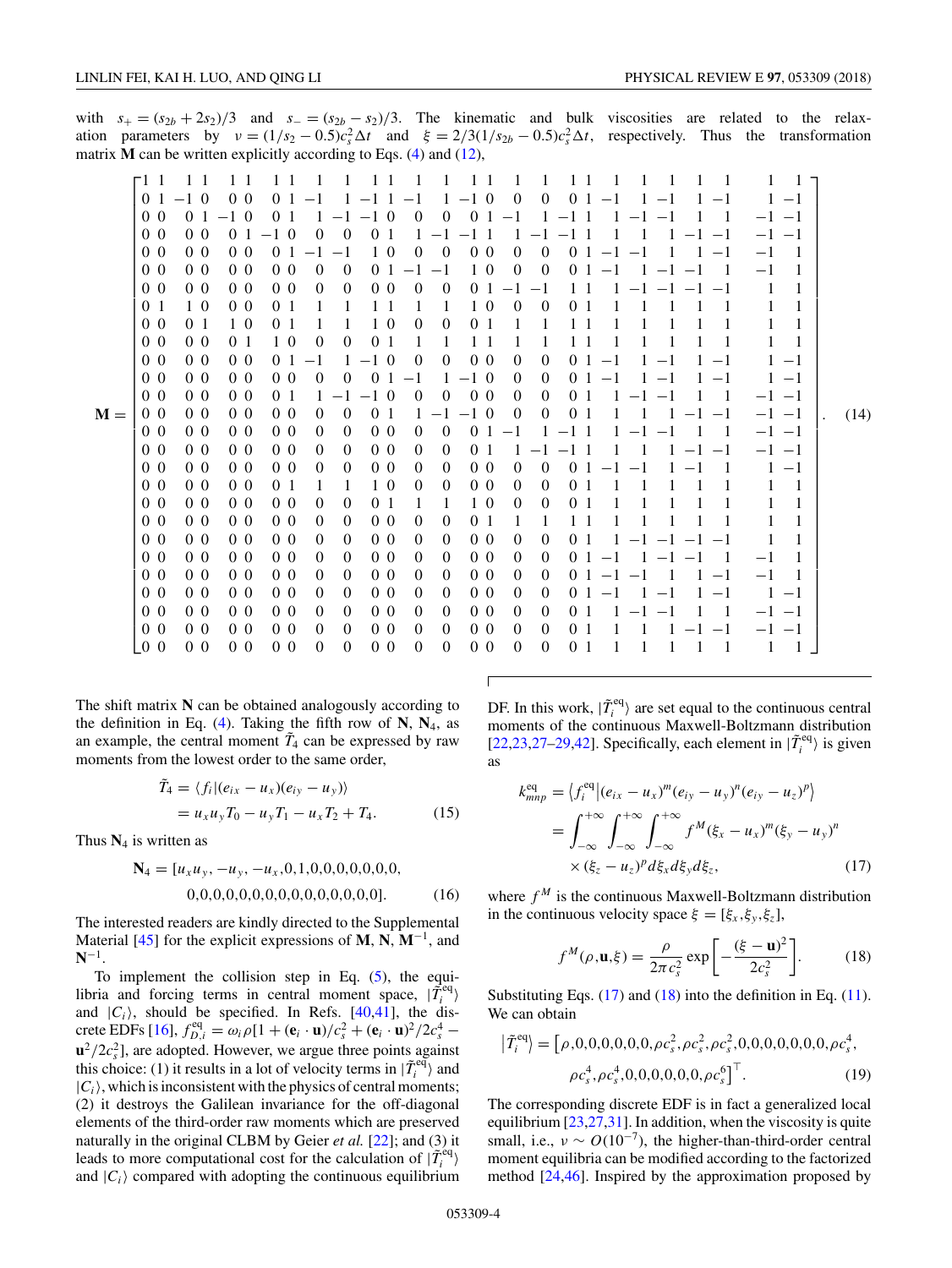<span id="page-4-0"></span>He *et al.* [\[47\]](#page-11-0), the forcing effect in the Boltzmann equation can be given as

$$
R^{M} \approx -\frac{\mathbf{F}}{\rho} \cdot \nabla_{\xi} f^{M} = \frac{(\xi - \mathbf{u}) \cdot \mathbf{F}}{\rho c_{s}^{2}} f^{M}.
$$
 (20)

Analogously, the forcing terms  $|C_i\rangle$  are set equal to the continuous central moments of  $R^M$  [\[42\]](#page-11-0), i.e.,

$$
|C_i\rangle = [0, F_x, F_y, F_z, 0, 0, 0, 0, 0, F_x c_s^2, F_x c_s^2, F_y c_s^2, F_z c_s^2, F_y c_s^2, F_z c_s^2, 0, 0, 0, 0, 0, 0, 0, F_x c_s^4, F_y c_s^4, F_z c_s^4, 0]^\top. \tag{21}
$$

Remarkably, the expressions for  $|\tilde{T}_i^{\text{eq}}\rangle$  and  $|C_i\rangle$  are explicitly given in Eqs.  $(19)$  and  $(21)$ , and thus the corresponding matrix manipulation is not needed in Eq. [\(5\)](#page-2-0).

We now summarize the computational algorithm of the above proposed implementation and forcing scheme in 3D CLBM:

*Step 1.* Compute central moments  $|\tilde{T}_i\rangle$  using the definition in Eq. [\(2\)](#page-1-0). It should be noted that this method is quite basic and can be optimized by separating the transformation and shift substeps according to Eq. [\(4\)](#page-1-0).

*Step 2.* Perform the collision step in Eq. [\(5\)](#page-2-0).

*Step 3.* Reconstruct the postcollision raw moments according to  $|T_i^*\rangle = N^{-1}|\tilde{T}_i^*\rangle$ , and reconstruct the postcollision DFs according to  $|f_i^* \rangle = \mathbf{M}^{-1} |T_i^* \rangle$ .

*Step 4.* Perform the streaming step and update the hydrodynamic variables according to Eqs. [\(7\)](#page-2-0) and [\(8\)](#page-2-0). Advance the time step and return to Step 1.

It is known that the most computationally demanding part in 3D CLBM is the reconstruction step of the postcollision DFs [\[22,29,40\]](#page-11-0). In the present work, the computational cost can be reduced significantly due to the facts that: first, the reconstruction step is divided into two substeps; second, the simplified central moment set is used such that the elements in  $M^{-1}$  and  $N^{-1}$  are much simplified (see Appendix B).

In addition, the present method can also be used to simplify the 3D MRT-LBM. For example, it can be found that the nonorthogonal transformation matrix **M** in Eq. [\(14\)](#page-3-0) and its inverse matrix  $M^{-1}$  have 343 and 216 nonzero elements, respectively. In the orthogonal raw moment set by Premnath *et al.* [\[24\]](#page-11-0), which has been used to construct the D3Q27 MRT-LBM in Ref. [\[48\]](#page-11-0), both the **M** and **M**−<sup>1</sup> have 416 nonzero elements. Therefore, compared with the D3Q27 MRT-LBM in Ref. [\[48\]](#page-11-0), an MRT-LBM based on the present raw moment set can simplify the implementation and reduce the computational cost. As shown in Appendix  $C$ , the simulation results for 3D Lid-driven cavity flow by the nonorthogonal MRT-LBM are in good agreement with the benchmark solutions by Ku *et al.*[\[49\]](#page-11-0), which implies that the nonorthogonal MRT-LBM can retain the numerical accuracy when simplifying the implementation.

#### **III. NUMERICAL SIMULATIONS**

In this section, several benchmark problems are conducted to verify the proposed 3D CLBM. In the simulation, the relaxation rates for the conserved central moments,  $s_0$  and  $s_1$ are set to 1.0. Unless otherwise specified, the tunable relaxation parameters for high-order central moments are also set to 1.0. The standard half-way bounce-back boundary scheme is used for wall boundaries.



FIG. 1. Comparison of the velocity profiles for the decay of a shear wave at  $t^* = 2.0$  simulated by different methods.

# **A. The decay of a shear wave**

First, the decay of a shear wave on a moving frame is considered. The initial conditions of the flow are given as

$$
\rho(0) = 1.0, \quad \mathbf{u} = [A\sin(2\pi/L), B, 0],\tag{22}
$$

where *A* represents the initial amplitude of the shear wave, *B* is the reference velocity component, and *L* is the height of the computational domain. Periodic boundary conditions are used along the *x*, *y*, and *z* axes, and the analytical velocity field is  $u_x = A \sin[\phi(y - Bt)] \exp(-\phi^2 v t)$ , where  $\phi = 2\pi/L$ . For the simulations, the amplitude is set to be  $A = 0.01$ , the computational domain is covered by  $5 \times 101 \times 5$  nodes.

First, we want to compare the central moment equilibria by Eq. [\(19\)](#page-3-0) and by  $f_{D,i}^{eq}$ , which are denoted by CLBM<sub>C</sub> and CLBM<sub>D</sub>, respectively. The SRT-LBM based on  $f_{D,i}^{eq}$  is also used for comparison. The profiles for the dimensionless velocity  $u^* = u/A$  by different methods at the time  $t^* =$  $\phi^2 v t = 2.0$  and Mach number Ma =  $B/c_s^2 = 0.3$  are shown in Fig. 1. It is found that the simulation result by  $CLBM<sub>C</sub>$  is in good agreement with the analytical solution, while there are visible differences between the numerical solutions by the other two methods and the analytical solution.

Then viscosity of the simulated fluid is obtained by measuring the time decay of the shear wave. The simulated viscosities at different Ma are compared in Fig. [2,](#page-5-0) while the original imposed viscosity is  $v = 0.05$ . As is shown, the simulated viscosity by  $CLBM<sub>C</sub>$  is independent of the reference velocity (or Ma) and always agrees well with the imposed value. For the other two methods, the simulated viscosities decrease with the increase of the reference velocity. For example, the relative errors at Ma = 0*.*3 are 0*.*08%, 8*.*92%, and 8*.*91% for CLBMC,  $CLBM<sub>D</sub>$ , and SRT-LBM, respectively.

The above results confirm our argument in Sec. [IIB](#page-2-0) that using the discrete EDFs in CLBM as in Ref. [\[40\]](#page-11-0) destroys the Galilean invariance (GI). It should be noted that there are two aspects to the issue of GI, one of which is related to the choice of the collision model and the other pertains to the choice of the discrete velocity model. For the standard lattice, the  $CLBM<sub>C</sub>$ only preserves the GI naturally for the off-diagonal elements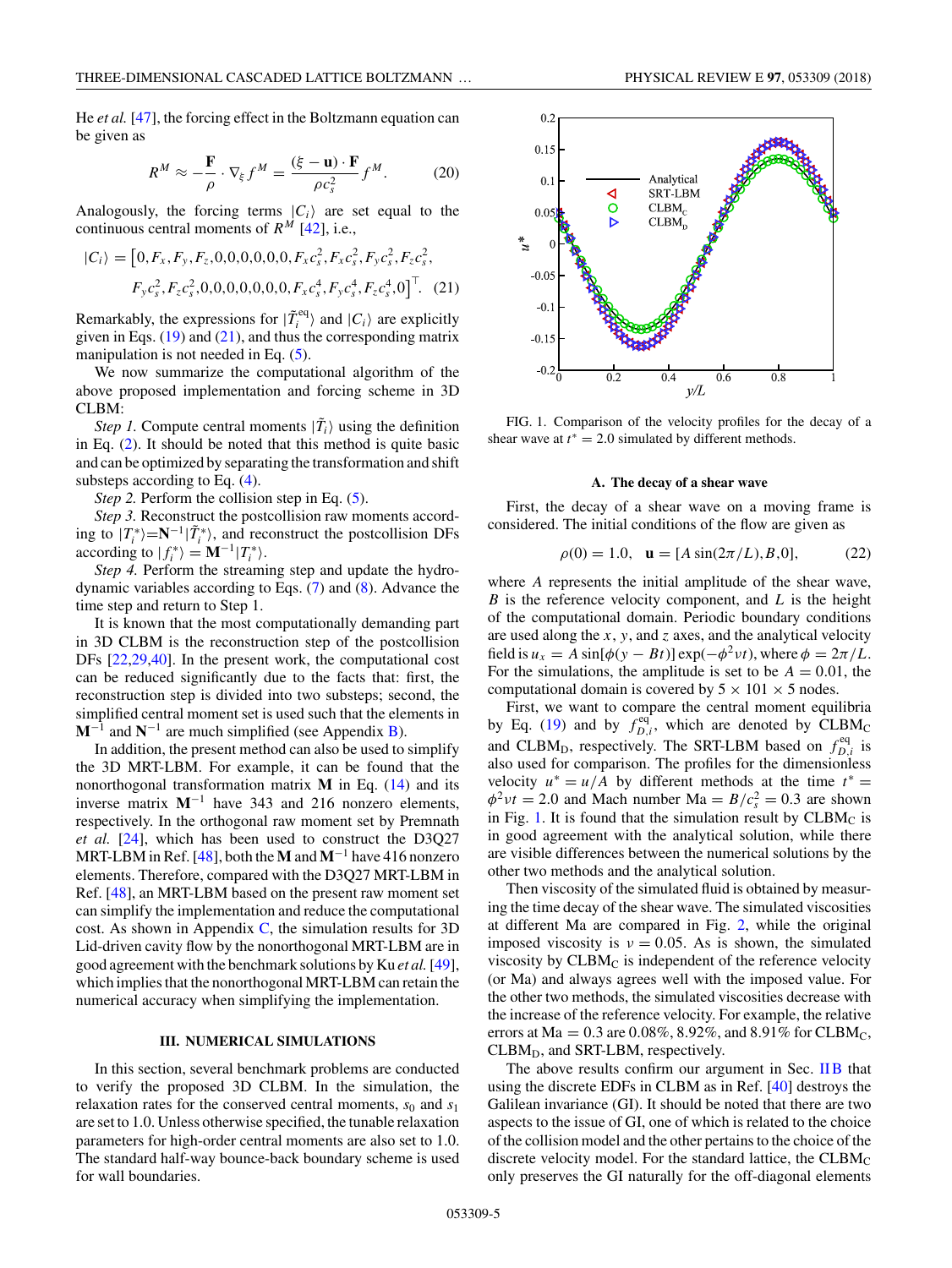<span id="page-5-0"></span>

FIG. 2. Comparison of the simulated viscosities for the decay of a shear wave with Ma by different methods.

of the third-order raw moments. To restore the complete GI, additional correction terms [\[50\]](#page-11-0) or more symmetrical lattice [\[51\]](#page-11-0) are needed.

We now verify the computational efficiency of the present improved CLBM. We consider the same problem under different mesh sizes, i.e.,  $5 \times 101 \times 5$ ,  $5 \times 201 \times 5$ , and  $5 \times 401 \times 5$ , and measure the CPU time required for 10 000 iterations by SRT-LBM, the present CLBM and the previous CLBM in Ref. [\[40\]](#page-11-0). For each case, the CPU time is the average value after removing the minimum and maximum in nine runs. The code is developed based on  $C++$  and runs on a laptop with Intel (R) Core (TM)  $i7-6500U$  CPU @ 2.5 GHz and RAM 8.00 GB. The implementation is basic for all the three models, without resorting to any optimization strategies, such as the preconditioning method [\[39\]](#page-11-0) and the LAPACK library [\[40\]](#page-11-0). To be more specific, we use the program structure provided in the Appendix A in Ref. [\[6\]](#page-11-0). The collision step and streaming step are not combined into one loop, and different models are chosen by switching the collision subroutine in the main function. As shown in Table I, the CPU time for the present 3D CLBM is around 2.15 times of the one by SRT-LBM. Compared with the method in Ref. [\[40\]](#page-11-0), where the computational cost overhead ratio is about 7.0, the present implementation shows significant reduction in the computational cost.

#### **B. Steady Poiseuille flow**

The second problem considered is a steady Poiseuille flow driven by a constant body force  $\mathbf{F} = [F_x, 0, 0]$ . Thus the flow direction is along the positive direction of the *x* axial. The

TABLE I. Comparison of the CPU time (s) required by SRT-LBM  $(t<sub>S</sub>)$ , the present CLBM  $(t<sub>C</sub>)$ , and the referenced CLBM  $(t<sub>R</sub>)$  in Ref. [\[40\]](#page-11-0) for different mesh sizes.

| Mesh                    | $t_{S}$ | $t_C$   | $I_R$    |  |  |  |
|-------------------------|---------|---------|----------|--|--|--|
| $5 \times 101 \times 5$ | 26.042  | 56.028  | 182.164  |  |  |  |
| $5 \times 201 \times 5$ | 51.728  | 111.838 | 361.184  |  |  |  |
| $5 \times 401 \times 5$ | 101.179 | 217.027 | 710.2165 |  |  |  |



FIG. 3. Comparison between the numerical velocity profiles (symbols) and analytical solutions (solid lines) at  $Re = [10, 20, 30, 40]$ for the steady Poiseuille flow.

analytical solution is  $\mathbf{u}_a = [u_x, 0, 0]$ , where  $u_x(z) = u_0(1 - z)$  $z^2/L^2$ ) and *L* is the half-height of the channel. The peak velocity is  $u_0 = F_x L^2 / 2 \nu$ , by which the Reynolds number is defined as  $\text{Re} = 2u_0 L/v$ . Due to the simple flow configuration, only five nodes are used to cover the length and width, and periodic boundary conditions are used in these two directions.

First, we choose the kinematic viscosity  $v = 0.1$ , and 20 nodes are employed to cover the channel height  $(2L = 20\Delta x)$ . The velocity profiles at a series of Reynolds numbers,  $Re =$ [10*,*20*,*30*,*40], are plotted in Fig. 3. It can be seen in Fig. 3 that the simulation results are in very good agreement with the analytical solutions. As analyzed in previous studies [\[19,43\]](#page-11-0), when the relaxation rate for the energy flux is set to be  $s_3 =$  $(16 - 8s<sub>2</sub>)/(8 - s<sub>2</sub>)$ , no numerical slip occurs in the steady Poiseuille flow for the MRT-LBM. It is shown recently in Ref. [\[42\]](#page-11-0) that among the existing forcing schemes in twodimensional (2D) CLBM, only the consistent forcing scheme [\[42\]](#page-11-0) preserves the above mentioned nonslip rule. We would like to stress that the consistent forcing scheme also has better performances in terms of accuracy and isotropy compared with the forcing scheme in Refs. [\[23,28,41\]](#page-11-0). For more information about the related analysis and discussion, interested readers are kindly directed to Ref. [\[42\]](#page-11-0). For the forcing scheme in 3D CLBM, we only consider the scheme proposed by Premnath *et al.* [\[24\]](#page-11-0). In their method, the orthogonal central moment set in Eq. [\(9\)](#page-2-0) is adopted. In addition, their implementation is cumbersome [\[41\]](#page-11-0) and is not based on the GMRT in this paper. Nevertheless, the principle of their forcing scheme is that only the first-order nonzero elements in  $|C_i\rangle$  are perserved (see Eq. (26) in Ref. [\[24\]](#page-11-0)). Using the present nonorthogonal central moment set, Eq.  $(21)$  should be correspondingly modified as

|*Ci* = [0*,Fx ,Fy ,Fz,*0*,*0*,*0*,*0*,*0*,*0*,*0*,*0*,*0*,*0*,*0*,* 0*,*0*,*0*,*0*,*0*,*0*,*0*,*0*,*0*,*0*,*0*,*0]*.* (23)

Here we choose two cases with  $\nu = 0.1$ , and measure the global relative errors at different*s*3. The global relative error is defined as

$$
E_2 = \sqrt{\sum \left(\mathbf{u} - \mathbf{u}_a\right)^2 / \sum \mathbf{u}_a^2},\tag{24}
$$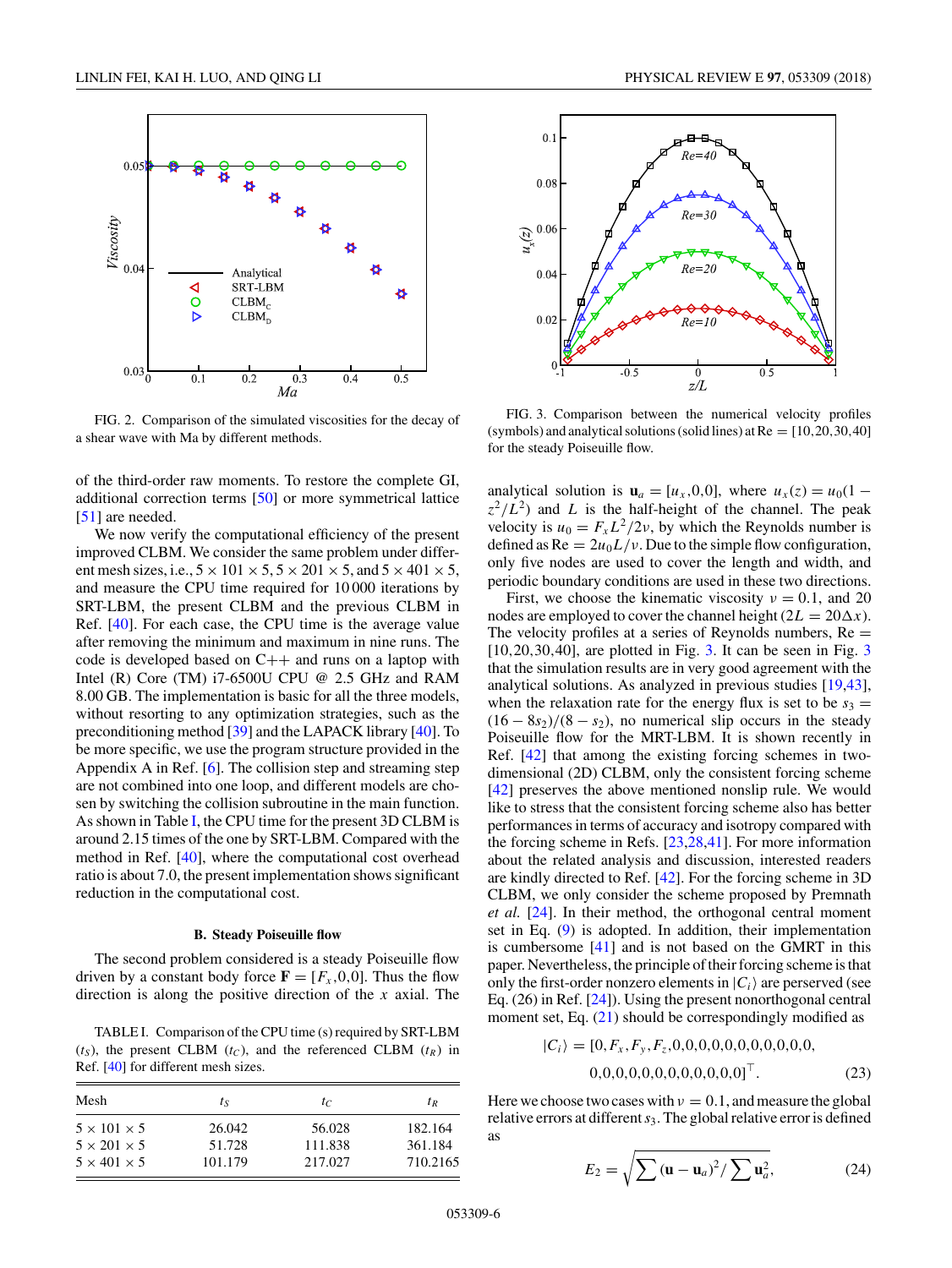

FIG. 4. Comparison of global relative errors by the present CLBM coupled with the forcing terms in Eqs. [\(21\)](#page-4-0) and [\(23\)](#page-5-0), and the MRT-LBM  $[21,52]$  as a function of  $s_3$  in steady Poiseuille flow at  $s_2 = 5/4$ . When the nonslip rule  $s_3 = (16 - 8s_2)/(8 - s_2)$  is satisfied, global relative errors by the present CLBM coupled the forcing scheme in Eq. [\(21\)](#page-4-0) and the MRT-LBM approach almost zero.

where the summation operator is over all grid nodes. The D3Q19 MRT-LBM proposed in [\[21\]](#page-11-0) coupled with the corre-sponding forcing scheme [\[52\]](#page-11-0) is also adopted for comparison. It should be noted that the relaxation rate  $s<sub>3</sub>$  corresponds to the relaxation rate for the energy flux ( $q_a$  and  $m_a$ ,  $a = x, y, z$ ) in Ref.  $[21]$ . As shown in Fig. 4 when  $s<sub>3</sub>$  reaches the target value, *E*<sup>2</sup> by the present CLBM coupled the forcing scheme in Eq. [\(21\)](#page-4-0) reduces significantly to a very small value, which is consistent with the result by the referenced MRT-LBM and confirms the consistent nonslip boundary condition in the present 3D CLBM. When the present CLBM is coupled with the forcing terms in Eq.  $(23)$  (actually the forcing scheme in Ref. [\[24\]](#page-11-0)), the nonslip rule is not preserved. In the following simulations, the forcing terms in Eq. [\(21\)](#page-4-0) are adopted.

We now proceed to test the validity of the modification method in Eq.  $(13)$  to separately relax the normal stress differences and trace of the pressure tensor. As shown in Fig. 5, we choose  $\nu = 0.1$  coupled with the nonslip rule and measure *E*<sup>2</sup> at different *ξ* . The variation trends by the present CLBM and the referenced MRT-LBM are basically the same. Thus the validity of the modification method in Eq. [\(13\)](#page-2-0) is confirmed.

#### **C. Steady flow through a square duct**

We now consider the developed flow through a square duct by a driving force  $\mathbf{F} = [F_x, 0, 0]$ , where the flow field is variable in both *y* and *z* directions. The flow has an analytical solution [\[53\]](#page-11-0),

$$
u_x(y,z) = \frac{16a^2 F_x}{\rho v \pi^3} \sum_{n=1,3,5,\dots}^{n=\infty} (-1)^{(n-1)/2}
$$

$$
\times \left[1 - \frac{\cosh(n\pi z/2a)}{\cosh(n\pi/2)}\right] \frac{\cos(n\pi y/2a)}{n^3}, \quad (25)
$$



 $\overline{0.16}$ 

FIG. 5. Global relative error  $E_2$  changes with the bulk viscosity  $\xi$ in the present CLBM and the reference MRT-LBM in steady Poiseuille flow at  $\nu = 0.1$ .

where *a* is the duct half-width and  $-a \le y, z \le a$ . In the simulation, we set  $F_x = 2 \times 10^{-4}$ ,  $v = 0.2$ , and  $a = 16\Delta x$ . The half-way bounce-back boundary condition is used at the walls, and thus the grid lines are located at  $y = [-15.5\Delta x, \ldots, -0.5\Delta x, 0.5\Delta x, \ldots, 15.5\Delta x]$  and *z* = [−15*.*5*-x, . . . ,* −0*.*5*-x,*0*.*5*-x, . . . ,*15*.*5*-x*]. Only five nodes are used to cover the *x* direction, along which the periodic boundary condition is adopted. The surface contour of the computed velocity field is shown in Fig. 6. It is seen that the present CLBM can reproduce the velocity distribution for steady flow through the square duct, and the simulation result is in qualitative agreement with the analytical solution.

To be quantitative, the simulation results for the velocity profiles at  $z = [0.5\Delta x, 7.5\Delta x, 12.5\Delta x]$  are compared with the analytical solutions in Fig. [7.](#page-7-0) It can be seen that the numerical results are in good agreement with the analytical solutions at different locations. In Sec. III B, we have found that the present CLBM holds the consistent nonslip boundary condition with the MRT-LBM. It should be noted that the derivation of the nonslip rule  $s_3 = (16 - 8s_2)/(8 - s_2)$  is based on the approximation that the velocity field varies in only one coordinate direction [\[43\]](#page-11-0). For the steady flow through a square duct, the velocity field varies in both *y* and *z* directions, thus the



FIG. 6. Simulation result for the velocity distribution of steady flow through a square duct. The simulation parameters are  $F_x = 2 \times$  $10^{-4}$ ,  $\nu = 0.2$ , and  $a = 16\Delta x$ .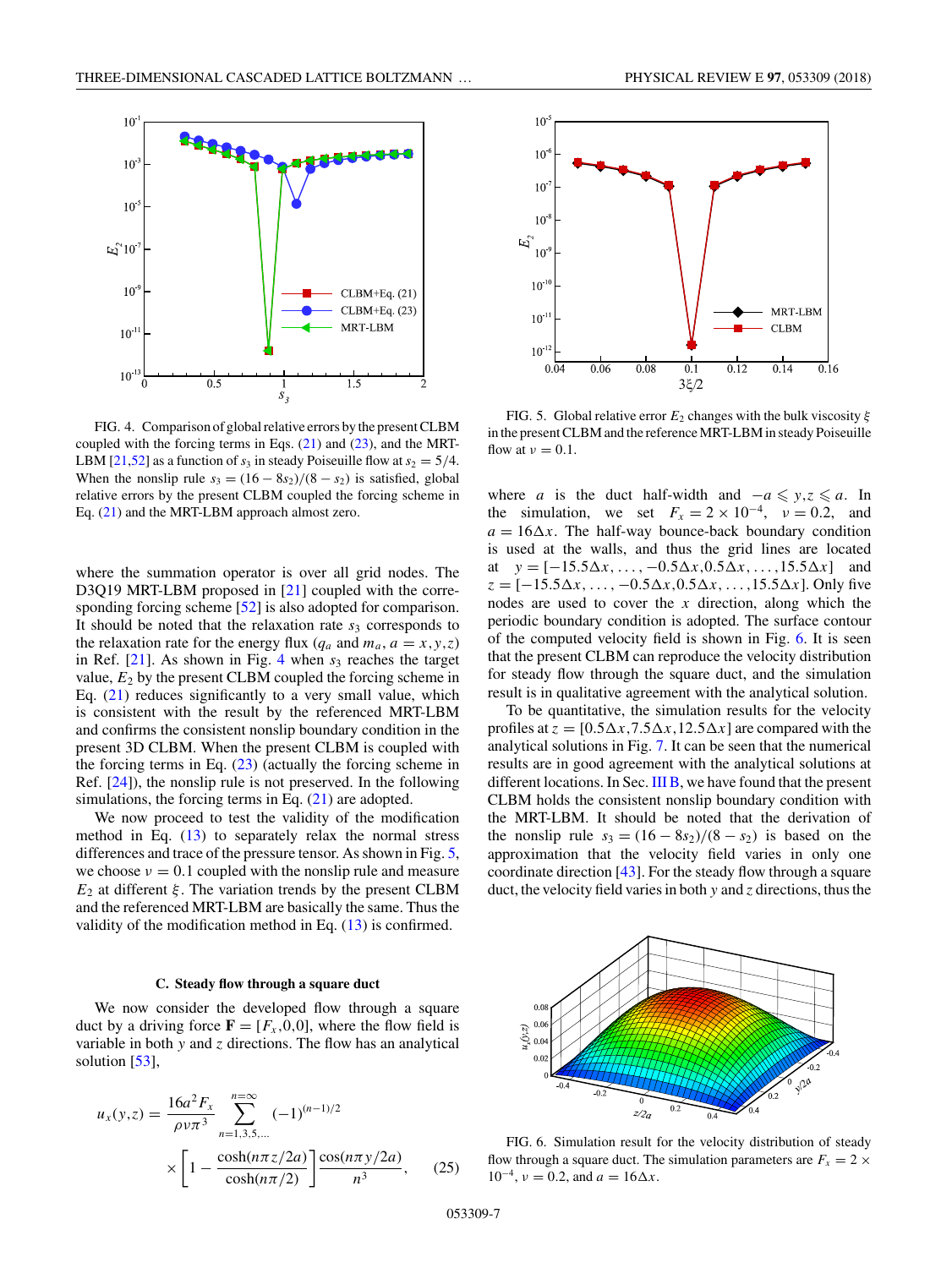

FIG. 7. Velocity profiles for steady flow through a square duct at  $z = [0.5 \Delta x, 7.5 \Delta x, 12.5 \Delta x]$  (lines represent analytical solutions and symbols represent simulation results).

accurate nonslip condition may be not achieved. To verify our argument, we define the local relative error over the *z* cross section,

$$
E(z) = \sqrt{\sum_{y} [u_{nx}(y, z) - u_{ax}(y, z)]^2 / \sum_{y} u_{ax}(y, z)^2}, \quad (26)
$$

where  $u_{ax}$  and  $u_{nx}$  denote the analytical and numerical velocities, respectively. Here we measure the change of  $E(z)$ with  $s_3$  at  $z = [0.5\Delta x, 7.5\Delta x, 12.5\Delta x]$ . As shown in Fig. 8, when  $s_3$  reaches the target value 1.33077,  $E(z)$  reduces to the smallest value for  $z = 0.5\Delta x$  and  $z = 7.5\Delta x$ . However, the minimum point has a slight deviation from the target value for the case  $z = 12.5 \Delta x$ . The reason for the deviation is that the  $z = 12.5\Delta x$  cross section is near to the wall boundary, where the flow contains 2D feature and the unidirectional approximation is destroyed. Although our argument is presented for the present CLBM, it should also apply to the



FIG. 8. Local relative error  $E(z)$  for steady flow through a square duct changes with  $s_3$  at  $z = [0.5\Delta x, 7.5\Delta x, 12.5\Delta x]$  (the kinematic viscosity is set to be  $\nu = 0.2$ ).

<span id="page-7-0"></span>



FIG. 9. Numerical results (symbols) and analytical solutions (solid lines) of the Taylor-Green vortex flow at  $Re = 50$  and  $T^* =$  $[1.0, 2.0, 4.0]$ : (a) horizontal velocity profile in the  $x = L/2$  cross section and (b) vertical velocity profile in the  $y = L/2$  cross section.

MRT-LBM in general. As analyzed by Luo *et al.* [\[54\]](#page-11-0) based on the 2D Lid-driven cavity flow simulation, the nonslip condition cannot be accurately satisfied for the complex flows, but usually a very good approximation can be obtained when using the nonslip rule  $s_3 = (16 - 8s_2)/(8 - s_2)$ .

### **D. Taylor-Green vortex flow**

As a final example, we want to test the present CLBM with the consistent forcing scheme for an unsteady flow where the force field depends on both time and space. The considered problem is the Taylor-Green vortex flow [\[55\]](#page-11-0), which has an analytical solution

$$
u_x = -u_0 \cos(k_1 x) \sin(k_2 y) \exp[-\nu (k_1^2 + k_2^2)t],
$$
  
\n
$$
u_y = u_0 \frac{k_1}{k_2} \sin(k_1 x) \cos(k_2 y) \exp[-\nu (k_1^2 + k_2^2)t].
$$
 (27)

where  $u_0$  is the amplitude of the imposed velocity field and  $k_1$ and  $k_2$  denote the wave numbers along the  $x$  and  $y$  directions.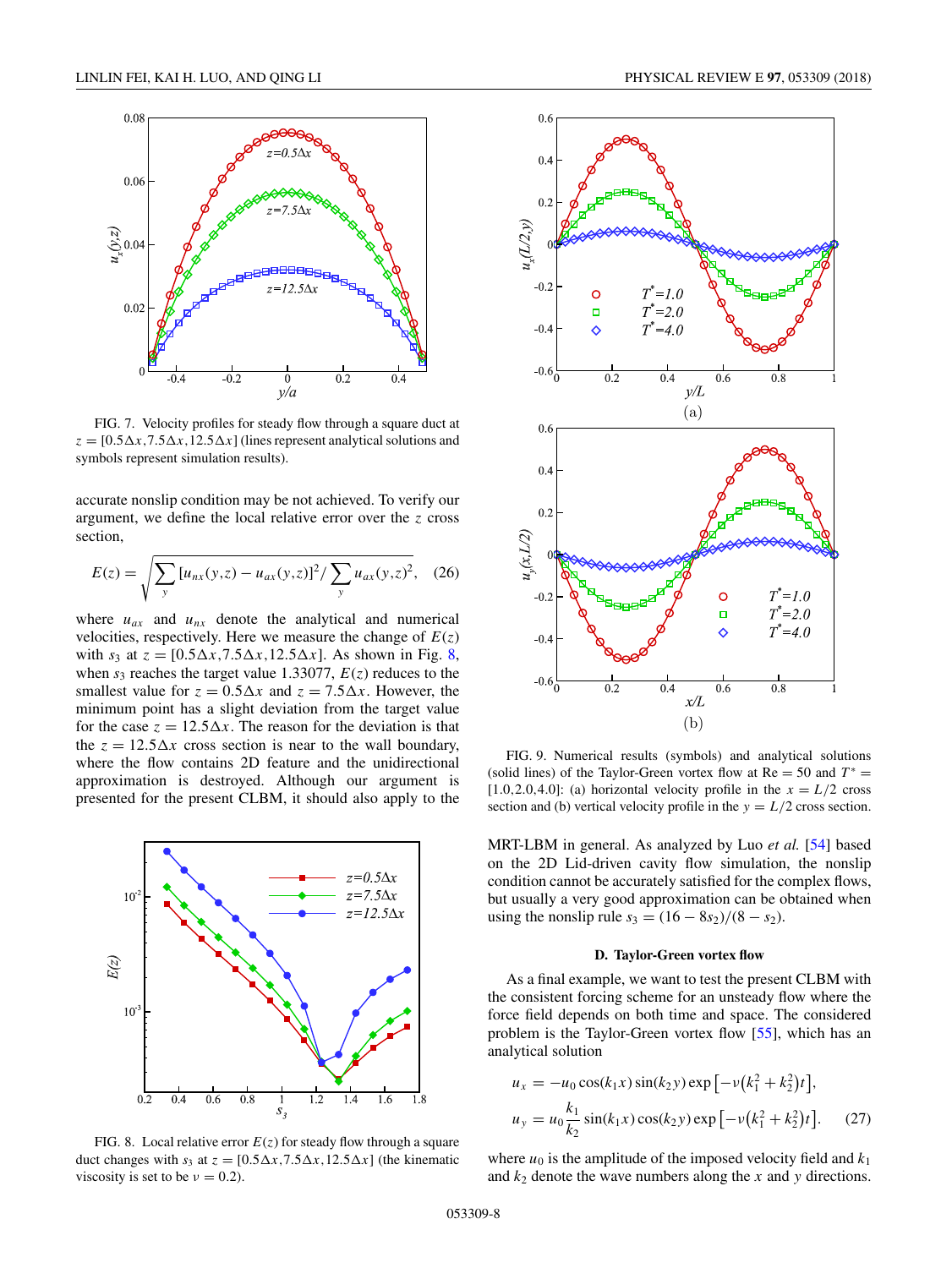<span id="page-8-0"></span>

FIG. 10. Global relative error  $E_2$  as a function of the grid spacing for the Taylor-Green vortex flow at  $Re = 50$  and  $T^* = 4.0$ . Symbols represent the measured global relative errors, and the fit slope of the results is 2.0345.

The body force is given by

$$
F_x = -(\rho k_1 u_0^2 / 2) \sin(2k_1 x) \exp[-2\nu (k_1^2 + k_2^2)t],
$$
  
\n
$$
F_y = -(\rho k_1^2 u_0^2 / 2k_2) \sin(2k_2 y) \exp[-2\nu (k_1^2 + k_2^2)t].
$$
 (28)

In the simulation, the computational domain is defined in  $0 \leqslant$  $x, y \leq 2\pi$ , and covered by  $L \times L$  grid points, while only five nodes are adopted along the *z* direction. Thus the wave numbers are  $k_1 = k_2 = 2\pi/L$ . To eliminate the compressibility effect,  $u_0$  is set to be 0.005.

First, we choose  $L = 32\Delta x$  and  $v = 0.0032$ , and the corresponding Reynolds number  $Re = u_0 L/v = 50$ . The numerical results of the horizontal velocity profile in the  $x = L/2$  cross section and the vertical velocity profile in the  $y = L/2$  cross section are plotted in Fig. [9,](#page-7-0) from which it can be seen that the numerical results are in good agreement with the analytical solutions at different nondimensional time,  $T^* =$  $v(k_1^2 + k_2^2)t/\ln 2$ . Then simulations characterized by a series of grid resolutions are carried out,  $L/\Delta x = [16, 32, 64, 128]$ , while the kinematic viscosity is obtained through  $\nu = u_0 L/Re$ . The log-log plot of the global relative error  $E_2$  at  $T^* = 4.0$  as a function of the grid spacing is presented in Fig. 10, and the fit slope of the numerical results is 2.0345. This demonstrates that the present CLBM with the consistent forcing scheme has second-order accuracy in space.

# **IV. CONCLUSIONS**

In this work, we present an efficient 3D CLBM formulation with a consistent forcing scheme for a general force field. In the method, the most computationally demanding reconstruction step in 3D CLBM is divided into two substeps based on the GMRT framework. A very simple central moment set is adopted to construct the cascaded operator such that the tedious combined terms in the shift matrix **N** are completely eliminated. To match the separate relaxations for certain second-order moments, the previously used diagonal relaxation matrix is modified to be a block-diagonal matrix.

Our proposed method is very efficient and easy to implement. Through the simulation of the decay of a shear wave, it is confirmed the present method can significantly reduce the computational cost compared with the recently proposed nonorthogonal CLBM [\[40\]](#page-11-0). The inconsistency of adopting the discrete EDF in the nonorthogonal CLBM [\[40\]](#page-11-0) is revealed and discussed. Then the consistent forcing scheme [\[42\]](#page-11-0) is verified by simulating several benchmark force-driven flows, highlighting very good properties of the developed methodology in terms of accuracy, convergence, and faithful implementation of the nonslip boundary condition.

The 3D CLBM developed is quite intelligible and general. Although the D3Q27 lattice is adopted for the derivation, the corresponding implementation in other lattices can be readily obtained. The new method puts the 3D MRT-LBM and CLBM into a unified general framework. Thus the developed methodology is not only applicable to CLBM but also can be adopted to simplify the 3D MRT-LBM, as demonstrated in Appendix [C.](#page-10-0)

#### **ACKNOWLEDGMENTS**

Support from the MOST National Key Research and Development Programme (Project No. 2016YFB0600805) and the Center for Combustion Energy at Tsinghua University is gratefully acknowledged. Supercomputing time on ARCHER is provided by the UK Consortium on Mesoscale Engineering Sciences (UKCOMES) under the UK Engineering and Physical Sciences Research Council Grants No. EP/L00030X/1 and No. EP/R029598/1.

## **APPENDIX A: D3Q19 CLBM**

For the D3Q19 lattice, the discrete velocities  $e_i =$  $[|e_{ix}\rangle, |e_{iy}\rangle, |e_{iz}\rangle]$  (*i* = 0,1, ..., 18) are defined as

$$
|e_{ix}\rangle = [0,1,-1,0,0,0,0,1,-1,1,-1,1,-1,1,-1,0,0,0,0]^\top,
$$
  
\n
$$
|e_{iy}\rangle = [0,0,0,1,-1,0,0,1,1,-1,-1,0,0,0,0,1,-1,1,-1]^\top,
$$
  
\n
$$
|e_{iz}\rangle = [0,0,0,0,0,1,-1,0,0,0,0,1,1,-1,-1,1,1,-1,-1]^\top.
$$
 (A1)

The central moment set can be extracted from Eq. [\(11\)](#page-2-0)

$$
|\tilde{T}_i\rangle = [\tilde{k}_{000}, \tilde{k}_{100}, \tilde{k}_{010}, \tilde{k}_{001}, \tilde{k}_{110}, \tilde{k}_{101}, \tilde{k}_{011}, \tilde{k}_{200}, \tilde{k}_{020}, \tilde{k}_{002}, \tilde{k}_{120}, \tilde{k}_{102}, \tilde{k}_{210}, \tilde{k}_{201}, \tilde{k}_{021}, \tilde{k}_{220}, \tilde{k}_{202}, \tilde{k}_{022}]^\top.
$$
 (A2)

The block-diagonal matrix is given by

$$
\mathbf{S} = \text{diag}\left\{s_0, s_1, s_1, s_1, s_v, s_v, \begin{bmatrix} s_+, s_-, s_- \\ s_-, s_+, s_- \\ s_-, s_-, s_+ \end{bmatrix}, s_3, s_3, s_3, s_3, s_3, s_3, s_4, s_4, s_4 \right\}.
$$
(A3)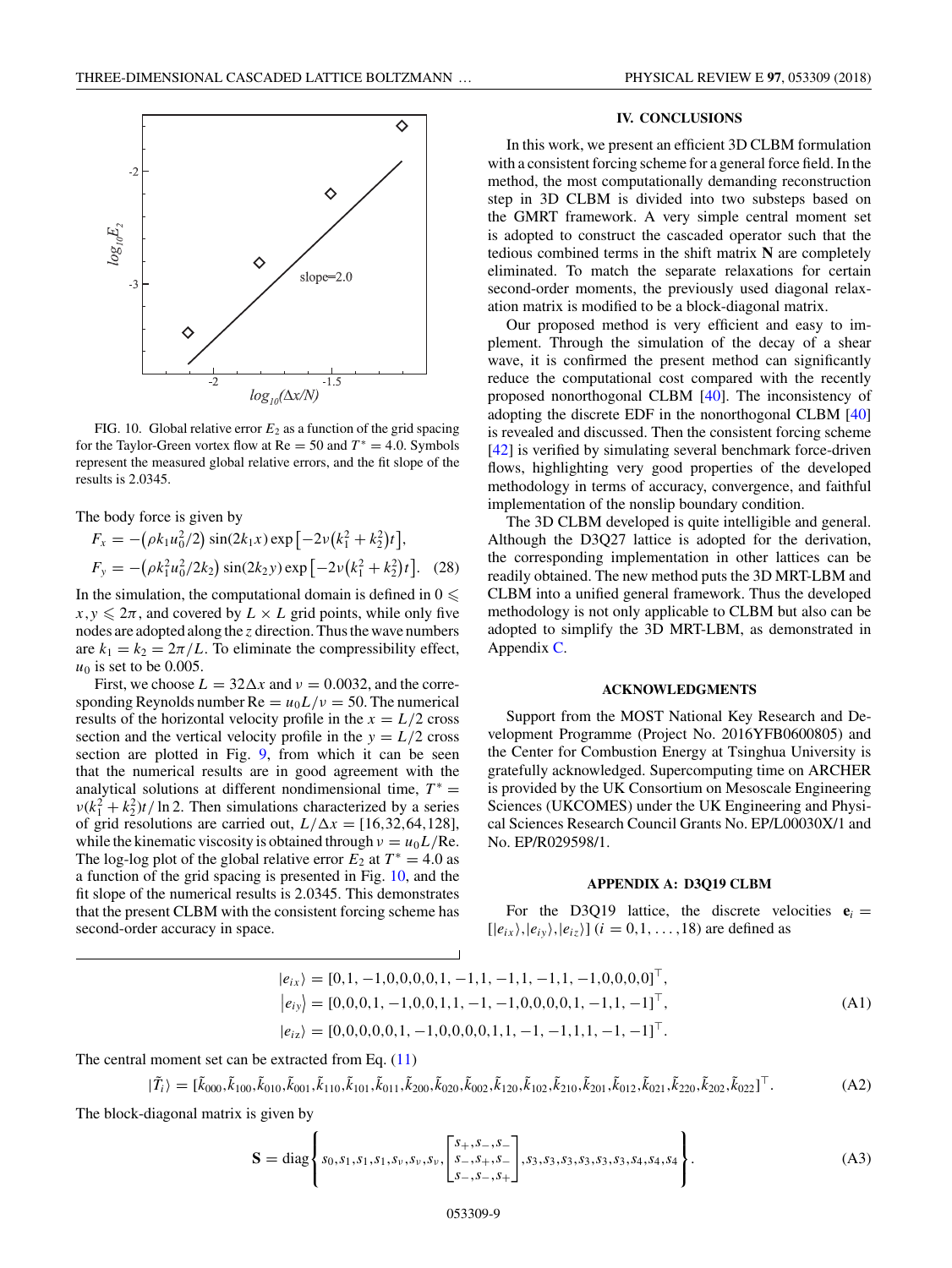<span id="page-9-0"></span>The transformation matrix  $M$  can be written explicitly according to Eqs. [\(4\)](#page-1-0) and  $(A2)$ ,

|       | 0        |                  |                  | $\Omega$ | $\Omega$       | $\theta$       | $\Omega$                         |          |                |                |                          |              |                |                |                | 0        | 0            | $\theta$          | $\theta$       |      |
|-------|----------|------------------|------------------|----------|----------------|----------------|----------------------------------|----------|----------------|----------------|--------------------------|--------------|----------------|----------------|----------------|----------|--------------|-------------------|----------------|------|
|       | 0        | 0                | 0                |          | $-1$           | 0              | $\theta$                         |          |                |                |                          | 0            | $\theta$       | 0              | $\theta$       |          | $-1$         |                   | $-1$           |      |
|       | 0        | 0                | 0                | $\Omega$ | 0              |                | $\overbrace{\phantom{12322111}}$ | $\Omega$ | $\overline{0}$ | $\Omega$       | 0                        |              |                | — I            |                |          |              | $\qquad \qquad -$ | -1             |      |
|       | $_{0}$   | 0                | $\theta$         | $\Omega$ | $\theta$       | 0              | $\theta$                         |          | —1             | — 1            |                          | 0            | $\Omega$       | $\theta$       | $\theta$       | $\Omega$ | $\theta$     | $\theta$          | $\theta$       |      |
|       | $^{(1)}$ | $\theta$         | $\theta$         | 0        | $\theta$       | $\mathbf{0}$   | $\theta$                         | 0        | 0              | $\overline{0}$ | 0                        |              | -1             |                |                | 0        | $\theta$     | $\theta$          | $\mathbf{0}$   |      |
|       | 0        | $\theta$         | $\overline{0}$   | $\theta$ | $\theta$       | $\mathbf{0}$   | $\theta$                         | 0        | 0              | $\overline{0}$ | $\overline{0}$           | $\mathbf{0}$ | $\theta$       | $\overline{0}$ | $\theta$       |          | $-1$         | $-1$              |                |      |
|       | $^{(1)}$ |                  | 1                | $\Omega$ | $\Omega$       | $\mathbf{0}$   | $\theta$                         |          |                |                |                          |              |                |                |                | $\Omega$ | $\mathbf{0}$ | $\theta$          | $\theta$       |      |
|       | 0        | $\theta$         | $\theta$         |          | 1              | $\mathbf{0}$   | $\theta$                         |          |                |                |                          | $\Omega$     | $\overline{0}$ | $\theta$       | 0              |          |              |                   |                |      |
| $M =$ | 0        | 0                | $\theta$         | $\theta$ | 0              |                | 1                                | $\theta$ | $\overline{0}$ | $\theta$       | 0                        |              |                |                |                |          |              |                   | л.             | (A4) |
|       | $^{(1)}$ | 0                | $\mathbf{0}$     | $\Omega$ | 0              | $\overline{0}$ | $\mathbf{0}$                     |          | $-1$           |                | $\overline{\phantom{0}}$ | $\Omega$     | $\Omega$       | $\overline{0}$ | $\Omega$       | $\theta$ | $\mathbf{0}$ | $\theta$          | $\mathbf{0}$   |      |
|       | $^{(1)}$ | 0                | $\theta$         | 0        | $\theta$       | 0              | $\theta$                         | 0        | $\overline{0}$ | $\Omega$       | $\overline{0}$           |              | -1             |                | —1             | $\Omega$ | 0            | $\mathbf{0}$      | $\theta$       |      |
|       | $^{(1)}$ | 0                | $\mathbf{0}$     | $\Omega$ | $\mathbf{0}$   | 0              | $\theta$                         |          |                | — 1            |                          | 0            | $\theta$       | $\mathbf{0}$   | $\Omega$       | $\theta$ | 0            | $\theta$          | 0              |      |
|       | 0        | $\theta$         | $\overline{0}$   | $\theta$ | $\theta$       | $\mathbf{0}$   | $\theta$                         | 0        | $\overline{0}$ | $\overline{0}$ | $\overline{0}$           |              |                | — 1            | — I            | $\theta$ | $\theta$     | $\theta$          | $\overline{0}$ |      |
|       | 0        | $\theta$         | $\overline{0}$   | 0        | $\theta$       | $\mathbf{0}$   | $\mathbf{0}$                     | 0        | $\mathbf{0}$   | $\Omega$       | $\overline{0}$           | $\theta$     | $\overline{0}$ | $\overline{0}$ | $\Omega$       |          | $-1$         |                   | $-1$           |      |
|       | 0        | 0                | $\overline{0}$   | 0        | $\theta$       | $\mathbf{0}$   | $\theta$                         | 0        | $\theta$       | $\left($       | $\overline{0}$           | $\theta$     | $\overline{0}$ | $\overline{0}$ | 0              |          |              |                   | $-1$           |      |
|       | 0        | $\theta$         | $\overline{0}$   | 0        | $\theta$       | 0              | $\theta$                         |          |                |                |                          | $\theta$     | $\overline{0}$ | $\theta$       | $\overline{0}$ | $\theta$ | $\theta$     | $\theta$          | $\theta$       |      |
|       | 0        | $\theta$         | $\overline{0}$   | $\Omega$ | $\overline{0}$ | 0              | $\mathbf{0}$                     | 0        | 0              | $\overline{0}$ | 0                        |              |                |                |                | $\Omega$ | $\theta$     | $\theta$          | $\theta$       |      |
|       | 0        | $\boldsymbol{0}$ | $\boldsymbol{0}$ | $\theta$ | 0              | $\mathbf{0}$   | $\mathbf{0}$                     | $\theta$ | 0              | 0              | 0                        | $\theta$     | $\theta$       | 0              | 0              |          |              |                   |                |      |

Thus the equilibria and forcing terms in the central moment space can be given as

$$
\left|\tilde{T}_{i}^{\text{eq}}\right\rangle = \left[\rho, 0, 0, 0, 0, 0, 0, \rho c_{s}^{2}, \rho c_{s}^{2}, \rho c_{s}^{2}, 0, 0, 0, 0, 0, 0, \rho c_{s}^{4}, \rho c_{s}^{4}, \rho c_{s}^{4}\right]^{\top}
$$
\n(A5)

and

$$
|C_i\rangle = [0, F_x, F_y, F_z, 0, 0, 0, 0, 0, 0, F_x c_s^2, F_x c_s^2, F_y c_s^2, F_z c_s^2, F_y c_s^2, F_z c_s^2, 0, 0, 0]^{\top}.
$$
 (A6)

The explicit expressions of **M**, **N**, **M**−1, and **N**−<sup>1</sup> for the D3Q19 CLBM are also provided in the Supplemental Material [\[45\]](#page-11-0).

# **APPENDIX B: SIMPLIFIED RECONSTRUCT STEP**

Intuitively, dividing the projection processes into two substeps in Eq. [\(6\)](#page-2-0) may require more computational cost compared with the one step method. Actually, the computational cost is much reduced. Taking the D2Q9 CLBM as an example, it can be seen that the corresponding **M**−<sup>1</sup> and **N**−<sup>1</sup> have 39 and 40 nonzero elements, respectively. The elements in both **M**−<sup>1</sup> and **N**−<sup>1</sup> are very simple (see the Appendix in Ref. [\[42\]](#page-11-0)). However, if the two substeps are combined into one step, then the reconstruction matrix  $K = M^{-1}N^{-1}$  is fully filled, and most of the elements are complex. Using the software MATLAB, it can be written row by row,

$$
\mathbf{K}_{0} = [u_{x}^{2}u_{y}^{2} - u_{x}^{2} - u_{y}^{2} + 1,2(u_{x}u_{y}^{2} - u_{x}),2(u_{x}^{2}u_{y} - u_{y}), (u_{x}^{2} + u_{y}^{2})/2 - 1, (u_{y}^{2} - u_{x}^{2})/2,4u_{x}u_{y},2u_{y},2u_{x},1],
$$
  
\n
$$
\mathbf{K}_{1} = [(-u_{x}^{2}u_{y}^{2} - u_{x}^{2}u_{y} + u_{x}^{2} + u_{x})/2, -u_{x}u_{y}^{2} - u_{x}u_{y} + u_{x} + 1/2, -u_{x}^{2}u_{y} - u_{x}^{2}/2, -((u_{x}^{2} + u_{y}^{2} + u_{y} - 1)/4, (u_{x}^{2} - u_{y}^{2} - u_{y} + 1)/4, -u_{x} - 2u_{x}u_{y}, -u_{y} - 1/2, -u_{x}, -1/2], ...,
$$
  
\n
$$
\mathbf{K}_{8} = [(u_{x}^{2}u_{y}^{2} + u_{x}^{2}u_{y} - u_{x}u_{y}^{2} - u_{x}u_{y})/4, (u_{x}u_{y} + u_{x}u_{y}^{2})/2 - (u_{y} + u_{y}^{2})/4, (u_{x}^{2}u_{y} - u_{x}u_{y})/2 - (u_{x} - u_{x}^{2})/4, (u_{x}^{2} - u_{x} + u_{y}^{2} + u_{y})/8, (-u_{x}^{2} + u_{x} + u_{y}^{2} + u_{y})/8, (u_{x} - u_{y})/2 + u_{x}u_{y}
$$
  
\n
$$
-1/4, u_{y}/2 + 1/4, u_{x}/2 - 1/4, 1/4].
$$
\n(B1)

It can be seen that the reconstruction step using the above **K** is cumbersome. For the 3D models, this effect is much amplified. As a result, the one-step method has higher computational cost than the two-step method.

Second, the simplified central moment set is used such that the filled numbers in **M**−<sup>1</sup> are reduced and the elements in **N**−<sup>1</sup> are much simplified. According to the relation between the raw moments and central moments, it is known that the shift matrix **N** is a lower triangular matrix. Due to the symmetry, the matrix **N**−<sup>1</sup> is quite similar to **N**, and the only difference is that signs for all the odd order velocity terms are opposite in the two matrices (see in the Supplemental Material [\[45\]](#page-11-0)). For the three central moment sets in Eqs.  $(9)$ – $(11)$ , the first seven elements are the same. Therefore, the first seven rows in the corresponding shift matrices are the same and can be written as a  $7 \times 27$  matrix,

**N**<sup>0</sup>−<sup>6</sup> = ⎡ ⎢ ⎢ ⎢ ⎢ ⎢ ⎢ ⎣ 1 0 0 000000000000000000000000 −*ux* 1 0 000000000000000000000000 −*uy* 0 1 000000000000000000000000 −*uz* 0 0 100000000000000000000000 *uxuy* −*uy* −*ux* 010000000000000000000000 *uxuz* −*uz* 0 −*ux* 01000000000000000000000 *uyuz* 0 −*uz* −*uy* 00100000000000000000000 ⎤ ⎥ ⎥ ⎥ ⎥ ⎥ ⎥ ⎦ *.* (B2)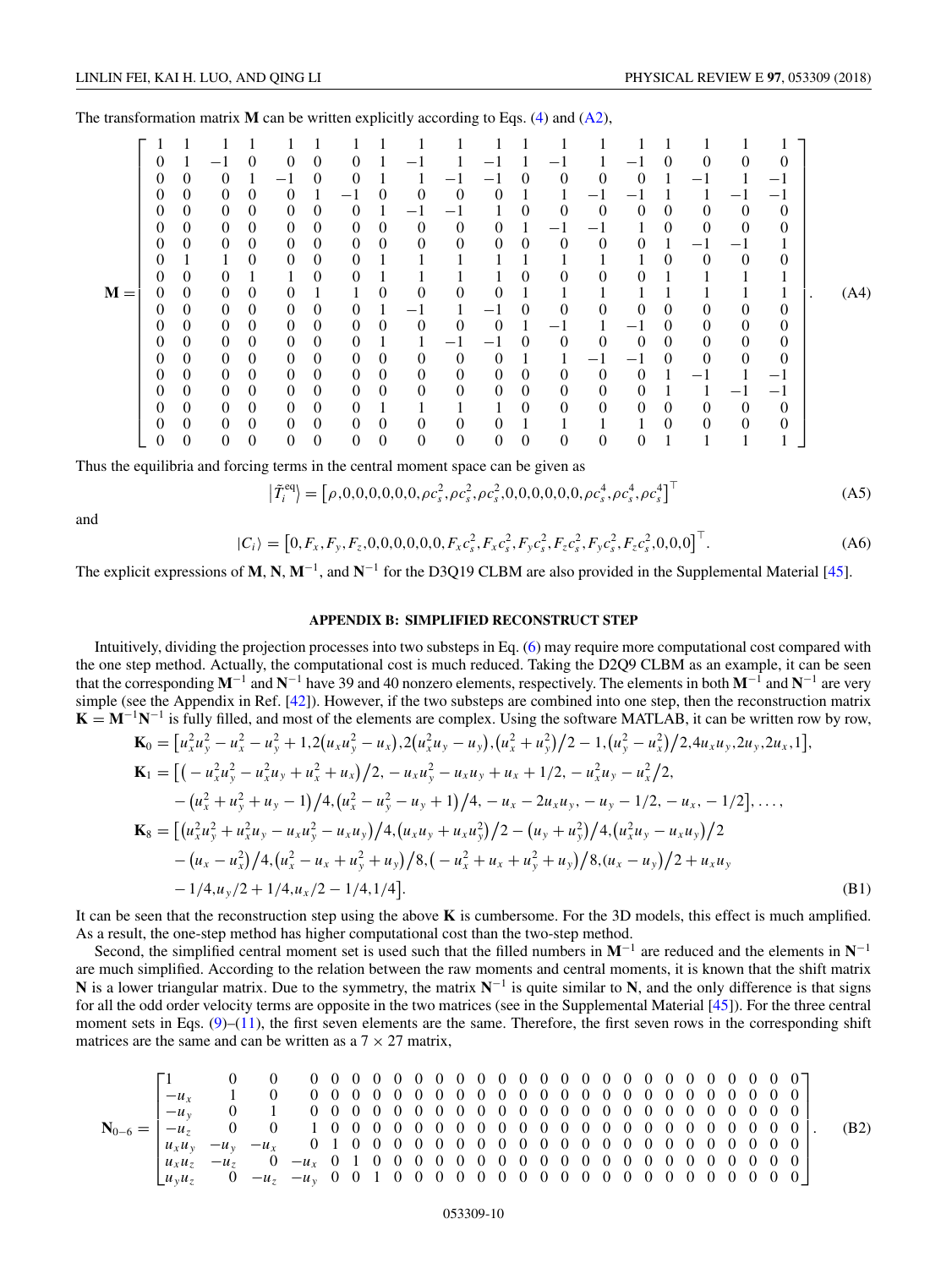<span id="page-10-0"></span>From the eighth row, the difference appears. In the central moment sets in Eqs. [\(9\)](#page-2-0) and [\(10\)](#page-2-0), the eighth element is  $\tilde{k}_{200} - \tilde{k}_{020}$ , and the eighth row of **N** is written as

**N**<sup>7</sup> = *u*2 *<sup>x</sup>* <sup>−</sup> *<sup>u</sup>*<sup>2</sup> *<sup>y</sup> ,* −2*ux ,*2*uy ,*0*,*0*,*0*,*0*,*1*,*0*,*0*,*0*,*0*,*0*,*0*,*0*,*0*,*0*,*0*,*0*,*0*,*0*,*0*,*0*,*0*,*0*,*0*,*0 *.* (B3)

Differently, the eighth element in the present  $|\tilde{T}_i\rangle$  is  $\tilde{k}_{200}$ , and the eighth row of **N** is written as

**N**<sup>7</sup> = *u*2 *<sup>x</sup> ,* −2*ux ,*0*,*0*,*0*,*0*,*0*,*1*,*0*,*0*,*0*,*0*,*0*,*0*,*0*,*0*,*0*,*0*,*0*,*0*,*0*,*0*,*0*,*0*,*0*,*0*,*0 *.* (B4)

It is seen that the formulation in Eq.  $(B4)$  is simpler than that in Eq.  $(B3)$ . Obviously, this simplifying effect is more evident in the higher rows of **N**. Therefore, compared with the two central moment sets in Eqs. [\(9\)](#page-2-0) and [\(10\)](#page-2-0), the present central moment set corresponds to a much simplified shift matrix.

# **APPENDIX C: NONORTHOGONAL MRT-LBM FOR 3D LID-DRIVEN CAVITY FLOW**

In the D3Q27 nonorthogonal MRT-LBM, the raw moment equilibria are obtained by  $|T_i^{\text{eq}}\rangle = \mathbf{M}|f_{D,i}^{\text{eq}}\rangle$ . Although the force field is not considered in this case, the forcing terms in raw moment space can be directly obtained by  $|G_i^{\text{eq}}| = M | R_{G,i} \rangle$ , where  $R_{G,i} = \omega_i [(\mathbf{e}_i - \mathbf{u})/c_s^2 +$  $(\mathbf{e}_i \cdot \mathbf{u})\mathbf{e}_i/c_s^4$  **F** refer to the forcing scheme by Guo *et al.* [\[44\]](#page-11-0). Analogously, a D3Q19 nonorthogonal MRT-LBM can be constructed using the transformation matrix **M** in Eq. [\(A4\)](#page-9-0).

We now use the D3Q27 nonorthogonal MRT-LBM to simulate the 3D Lid-driven cavity. The flow is confined in a cubic box  $L \times L \times L$  and driven by a top lid at  $y = L$ with constant velocity  $U = 0.1$ . The Reynolds number Re  $=$  $UL/\nu = 400$  is considered in the simulation, and the length of the cubic box is set to be  $L = 64\Delta x$ . From Fig. 11, it can be seen that a pair of vortices are located near the bottom of the  $x = 0.5L$  plane, which is consistent with the results reported in Ref. [\[49\]](#page-11-0). In addition, the velocity profiles by the nonorthogonal MRT-LBM are compared with the benchmark solutions [\[49\]](#page-11-0) in Fig. 12. It can be seen the present simulation results are in good agreement



FIG. 11. The flow direction vector at  $Re = 400$  in the  $x = 0.5L$ plane.

with the benchmark solutions. Furthermore, it is found that the nonorthogonal MRT-LBM requires approximately 25% less computational time than the orthogonal MRT model in Ref. [\[48\]](#page-11-0).



FIG. 12. The nonorthogonal MRT-LBM simulations (solid lines) and benchmark solutions [\[49\]](#page-11-0) (symbols) of the 3D Lid-driven cavity flow at  $Re = 400$ : (a) horizontal velocity profiles in the vertical centerline and (b) vertical velocity profile in the horizontal centerline.